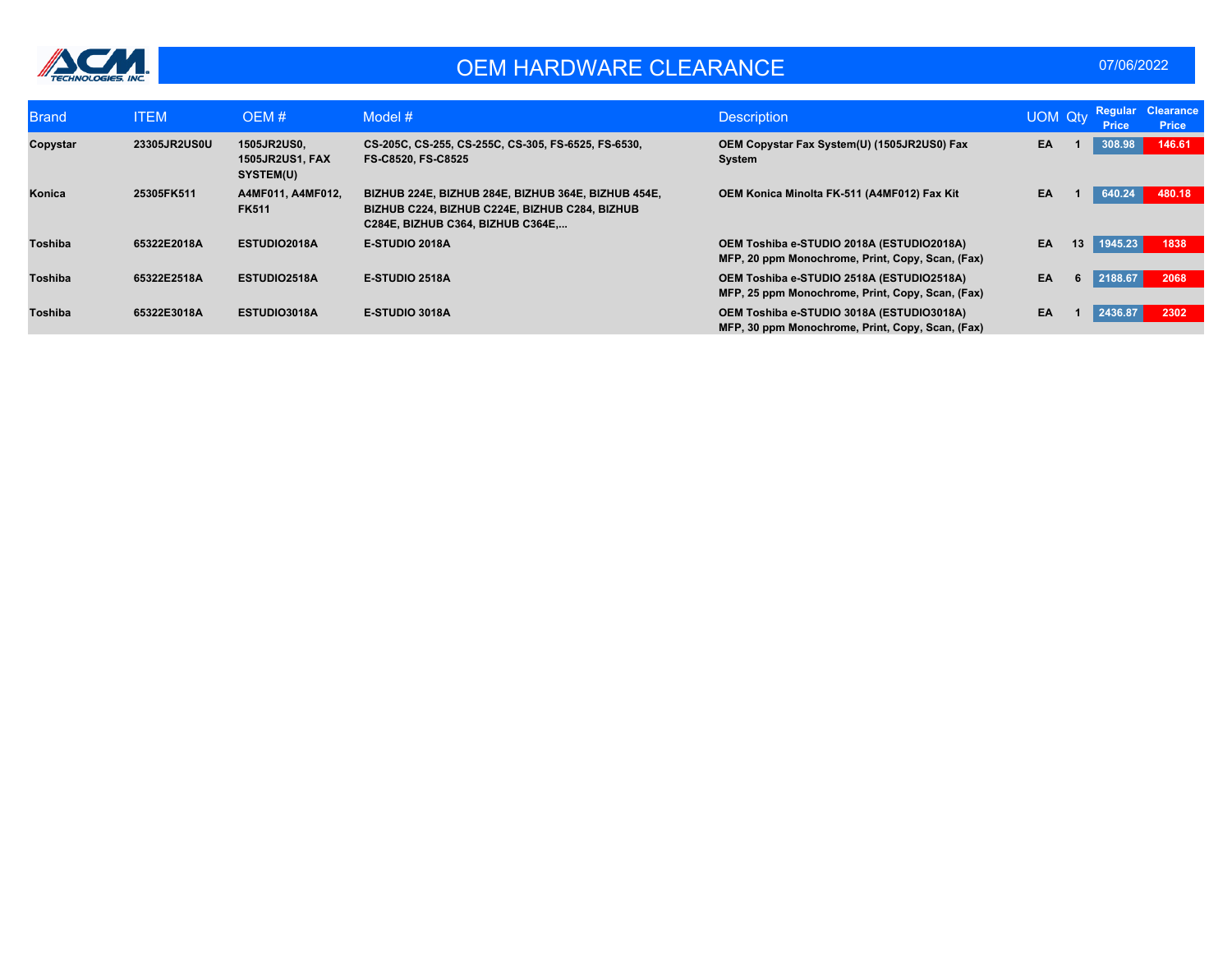

## OEM SUPPLIES CLEARANCE 07/06/2022

| <b>Brand</b> | <b>ITEM</b> | OEM#                          | Model #                                                                           | <b>Description</b>                                                       | <b>UOM Qty</b> |                   | <b>Price</b> | Regular Clearance<br><b>Price</b> |
|--------------|-------------|-------------------------------|-----------------------------------------------------------------------------------|--------------------------------------------------------------------------|----------------|-------------------|--------------|-----------------------------------|
| Konica       | 301150502   | 502A, 8936912,<br>89369121    | DIALTA DI450, DIALTA DI470, DIALTA DI550                                          | OEM Konica Minolta (89369121) Developer, Black<br>30K Yield              | EA             | $12 \overline{ }$ | 54.62        | 13.66                             |
| Copystar     | 351154035   | 302BJ93018                    | CS-3035, CS-3530, CS-4035, CS-5035, IT5035, KM-3035,<br>KM-3530, KM-4035, KM-5035 | OEM Kyocera Mita (302BJ93018) Developer Unit,<br><b>Black 500K Yield</b> | EA             |                   | 160.05       | 80.03                             |
| Copystar     | 355101200   | 1T02B80US0.<br>37027025, TK25 | <b>FS-1200</b>                                                                    | OEM Kyocera Mita TK-25 (1T02B80US0) Toner<br>Cartridge, Black 5K Yield   | EA             |                   | 51.09        | 13.26                             |
| <b>Ricoh</b> | 45110C501MA | 842245                        | <b>MP C501SP</b>                                                                  | OEM Ricoh (842245) Toner Cartridge, Magenta 12K<br>Yield                 | EA             |                   | 173.42       | 134.53                            |
| <b>Ricoh</b> | 45110C501YW | 842246                        | <b>MP C501SP</b>                                                                  | OEM Ricoh (842246) Toner Cartridge, Yellow 12K<br>Yield                  | EA             |                   | 173.42       | 130.07                            |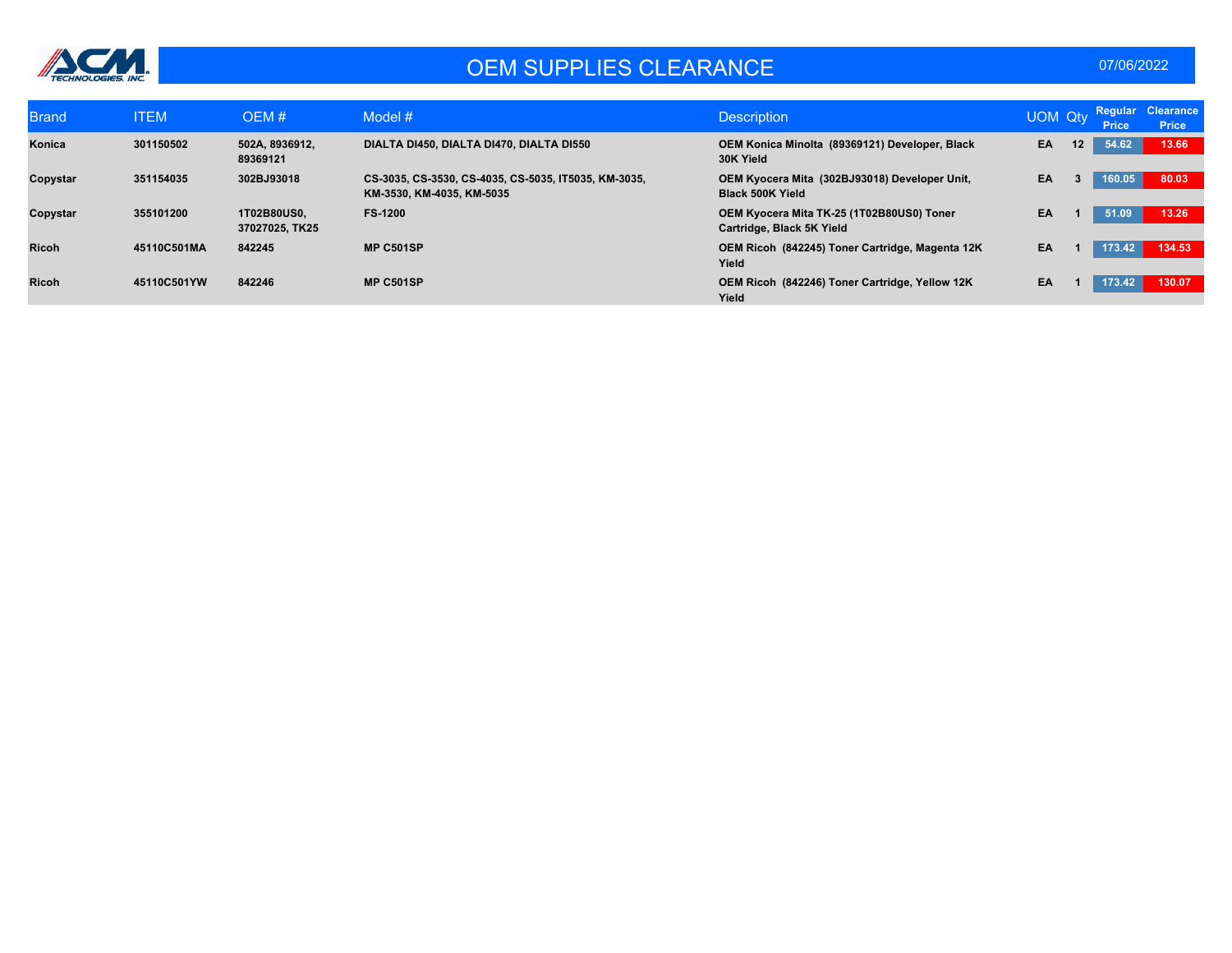

| <b>Brand</b> | <b>ITEM</b>  | OEM#                                                        | Model #                     | <b>Description</b>                                                                   | <b>UOM Qty</b> |                | <b>Regular</b><br><b>Price</b> | <b>Clearance</b><br><b>Price</b> |
|--------------|--------------|-------------------------------------------------------------|-----------------------------|--------------------------------------------------------------------------------------|----------------|----------------|--------------------------------|----------------------------------|
| Dell         | 177101320CN  | 310-9060, 310-9061,<br>KU051, KU053,<br>RY854, TP113        | 1320, 1320C, 1320CN, 1320DN | Compatible Dell 1320 (310-9060) Toner Cartridge,<br>Cyan 2K High Yield               | EA             | $\mathbf{3}$   | 4                              | 2.5                              |
| <b>Dell</b>  | 177101320MA  | 310-9064, 310-9065,<br>KU055, RY855,<br>TP115, WM138        | 1320, 1320C, 1320CN, 1320DN | Compatible Dell 1320 (310-9064) Toner Cartridge,<br>Magenta 2K High Yield            | EA             |                |                                | 2.5                              |
| Dell         | 177101320YW  | 310-9062, 310-9063,<br>KU054, PN124,<br>RY856, TP114        | 1320, 1320C, 1320CN, 1320DN | Compatible Dell 1320 (310-9062) Toner Cartridge,<br>Yellow 2K High Yield             | EA             | $\mathbf{2}$   |                                | 2.5                              |
| Dell         | 177101660BK  | 332-0399, 4G9HP,<br>7C6F7                                   | C1660W                      | Remanufactured Dell C1660 (332-0399) Toner<br>Cartridge, Black 1.25K Yield           | EA             | 121            | 4.5                            | 2.5                              |
| Dell         | 177101660CN  | 332-0400, 5R6J0,<br><b>DWGCP</b>                            | C1660W                      | Remanufactured Dell C1660 (332-0400) Toner<br>Cartridge, Cyan 1K Yield               | EA             | 47             | 4.5                            | 2.5                              |
| <b>Dell</b>  | 177101660MA  | 332-0401, 4J0X7,<br>V3W4C                                   | C1660W                      | Remanufactured Dell C1660 (332-0401) Toner<br>Cartridge, Magenta 1K Yield            | EA             | 81             | 4.5                            | 2.5                              |
| Dell         | 177101815N   | 3107945                                                     | <b>1815DN</b>               | Compatible Dell 1815DN (310-7945) Toner<br>Cartridge, Black 5K High Yield            | EA             | $\overline{2}$ | 28                             | 15 <sub>1</sub>                  |
| Dell         | 177102130BK  | 3301389, 3301436                                            | 2130CN, 2130DN, 2135CN      | Compatible Dell 2130CN 2135CN (330-1389) Toner<br>Cartridge, Black 2.5K High Yield   | EA             |                |                                |                                  |
| <b>Dell</b>  | 177102130CN  | 330-1390, 330-1437                                          | 2130CN, 2130DN, 2135CN      | Compatible Dell 2130CN 2135CN (330-1390) Toner<br>Cartridge, Cyan 2.5K High Yield    | EA             |                |                                | 4                                |
| Dell         | 177102130MA  | 3301392, 3301433                                            | 2130CN, 2130DN, 2135CN      | Compatible Dell 2130CN 2135CN (330-1392) Toner<br>Cartridge, Magenta 2.5K High Yield | EA             |                |                                | 4                                |
| Dell         | 177102130YW  | 330-1391, 330-1438                                          | 2130CN, 2130DN, 2135CN      | Compatible Dell 2130CN 2135CN (330-1391) Toner<br>Cartridge, Yellow 2.5K High Yield  | EA             |                |                                | 4 <sup>1</sup>                   |
| <b>Dell</b>  | 177102355X   | 331-0611, R2W64,<br><b>YTVTC</b>                            | 2355, 2355DN                | Compatible Dell 2355DN (331-0611) Toner<br>Cartridge, Black 10K High Yield           | EA             | 34             | 32                             | 15 <sub>1</sub>                  |
| Dell         | 177105100BK  | 3105807, H7028                                              | 5100CN                      | Remanufactured Dell 5100CN (310-5807) Toner<br>Cartridge, Black 9K High Yield        | EA             |                | 23                             | 15 <sub>1</sub>                  |
| <b>Dell</b>  | 177105100YW  | 3105808, H7030                                              | 5100CN                      | Remanufactured Dell 5100CN (310-5808) Toner<br>Cartridge, Yellow 8K High Yield       | EA             |                | 23                             | 15 <sub>1</sub>                  |
| <b>Dell</b>  | 177105330X   | 3302045                                                     | 5330DN                      | Remanufactured Dell 5330DN (330-2045) Toner<br>Cartridge, Black 20K High Yield       | EA             | 17             | 47                             | 30 <sub>2</sub>                  |
| Dell         | 177105765BKH | 332-2114, 332-2115,<br>4DKY8, GHJ7J,<br><b>NW88H, W53Y2</b> | <b>C5765DN</b>              | Compatible Dell C5765DN (332-2115) Toner<br>Cartridge, Black 18K High Yield          | EA             | 48             | 76                             | 50                               |
| <b>Dell</b>  | 177105765CNH | 332-2118, M3TD7,<br><b>T5P23</b>                            | C5765DN                     | Compatible Dell C5765DN (332-2118) Toner<br>Cartridge, Black 12K High Yield          | EA             | 44             | 76                             | 50                               |
| <b>Dell</b>  | 177105765MAH | 332-2117, KDPKJ,<br>MPJ42                                   | <b>C5765DN</b>              | Compatible Dell C5765DN (332-2117) Toner<br>Cartridge, Black 12K High Yield          | EA             | 44             | 76                             | 50                               |
| <b>Dell</b>  | 177105765YWH | 332-2116, 9MHWD,<br><b>JXDHD</b>                            | <b>C5765DN</b>              | Compatible Dell C5765DN (332-2116) Toner<br>Cartridge, Black 12K High Yield          | EA             | 44             | 76                             | 50                               |
| <b>Dell</b>  | 177107130BKX | 330-6135                                                    | 7130, 7130CDN               | Compatible Dell 7130 (330-6135) Toner Cartridge,<br><b>Black 19K High Yield</b>      | EA             | $\mathbf{2}$   | 45                             | 30 <sub>2</sub>                  |
| Dell         | 177107130CNX | 330-6138                                                    | 7130, 7130CDN               | Compatible Dell 7130 (330-6138) Toner Cartridge,<br>Cyan 20K High Yield              | EA             | 3              | 45                             | 30 <sub>1</sub>                  |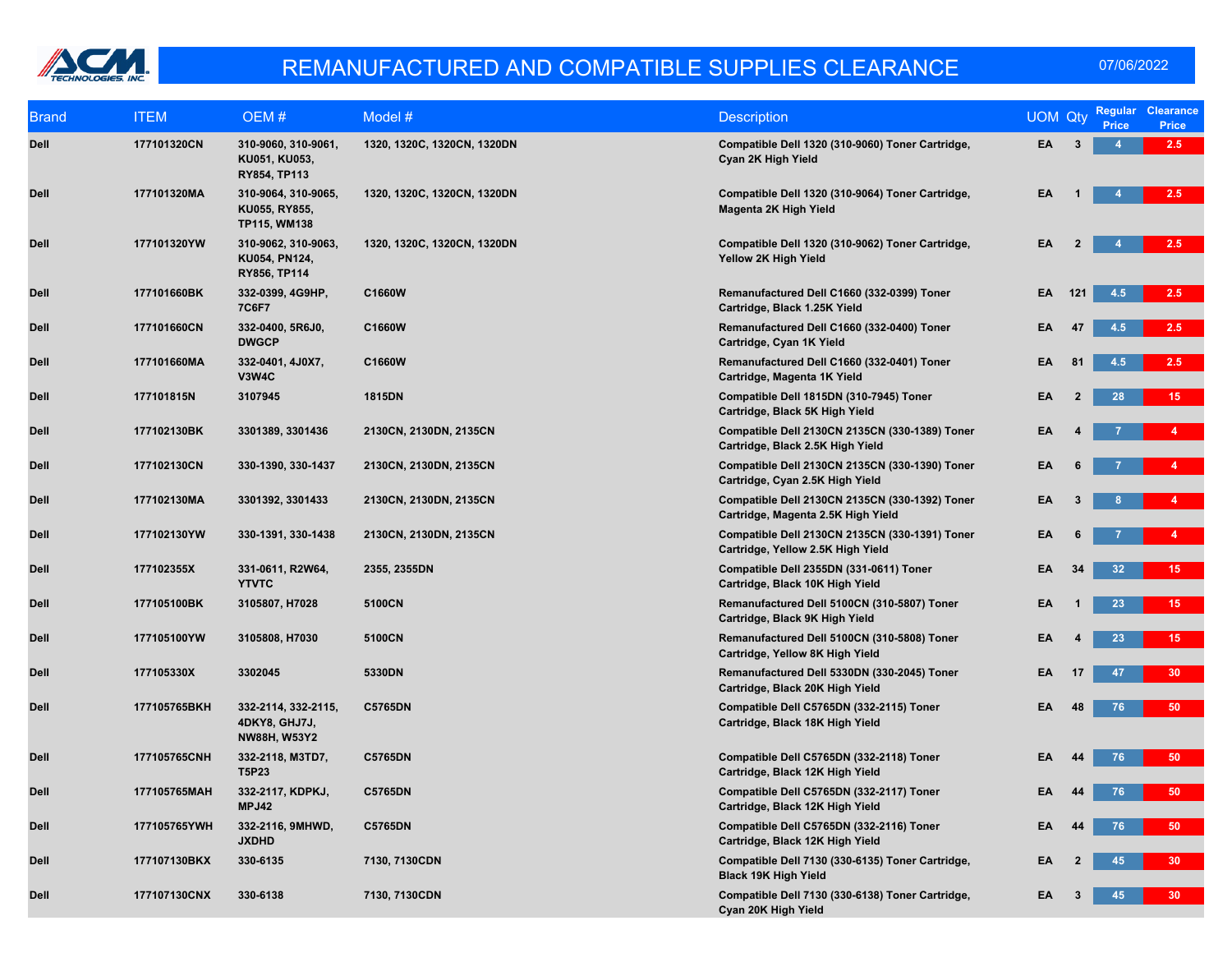

| <b>Brand</b>   | <b>ITEM</b>   | OEM#                               | Model #                                                                                                                                                            | <b>Description</b>                                                                               | <b>UOM Qty</b> |                | <b>Price</b>    | <b>Regular Clearance</b><br><b>Price</b> |
|----------------|---------------|------------------------------------|--------------------------------------------------------------------------------------------------------------------------------------------------------------------|--------------------------------------------------------------------------------------------------|----------------|----------------|-----------------|------------------------------------------|
| <b>Dell</b>    | 177107130MAX  | 330-6141                           | 7130, 7130CDN                                                                                                                                                      | Compatible Dell 7130 (330-6141) Toner Cartridge,<br>Magenta 20K High Yield                       | EA             | 3              | 45              | 30 <sub>2</sub>                          |
| <b>Dell</b>    | 17710C7765BKH | 332-1874, 72MWT                    | <b>C7765DN</b>                                                                                                                                                     | Compatible Dell C7765DN (332-1874) Toner<br>Cartridge, Black 26K High Yield                      | EA             | 13             | 30              | 15 <sub>1</sub>                          |
| <b>Brother</b> | 186100350J    | <b>TN320, TN350</b>                | DCP-7020, HL-2040, HL-2070N, INTELLIFAX 2820,<br>INTELLIFAX 2910, INTELLIFAX 2920, MFC-7220,<br>MFC-7225N, MFC-7420, MFC-7820N                                     | Compatible Brother TN350 (TN350 TN320) Toner<br>Cartridge, Black 5K High Yield Jumbo             | EΑ             | 38             | 13              | 5 <sub>1</sub>                           |
| <b>Brother</b> | 187100670     | <b>TN670</b>                       | HL-6050, HL-6050D, HL-6050DN, HL-6050DW                                                                                                                            | Compatible Brother TN670 Toner Cartridge, Black<br>7.5K High Yield                               | EA             | $\overline{2}$ | 30              | $15-15$                                  |
| Canon          | 20240FM04545  | FM0-4545,<br>FM1-P094,<br>FM4-5696 | <b>IMAGERUNNER ADVANCE C7055, IMAGERUNNER</b><br>ADVANCE C7065, IMAGERUNNER ADVANCE C7260,<br><b>IMAGERUNNER ADVANCE C7270, IMAGERUNNER</b><br><b>ADVANCE C756</b> | Compatible Canon FM1-P094 (FM0-4545) Waste<br>Toner Container, ., TAA Compliant                  | EA             |                | 18              | 5                                        |
| Canon          | 207108030BK   | 1980B001AA,<br><b>CRG-116</b>      | IMAGECLASS MF8030CN, IMAGECLASS MF8050CN,<br><b>IMAGECLASS MF8080CW</b>                                                                                            | Compatible Canon CRG-116 (1980B001AA) Toner<br>Cartridge, Black 2.2K Yield                       | EA             |                | 12 <sub>2</sub> | 5 <sup>1</sup>                           |
| Canon          | 207108030CN   | 1979B001AA,<br><b>CRG-116</b>      | IMAGECLASS MF8030CN, IMAGECLASS MF8050CN,<br><b>IMAGECLASS MF8080CW</b>                                                                                            | Compatible Canon CRG-116 (1979B001AA) Toner<br>Cartridge, Cyan 1.4K Yield                        | EA             |                | 12 <sub>2</sub> | 5 <sup>5</sup>                           |
| Canon          | 207108030MA   | 1978B001AA,<br><b>CRG-116</b>      | IMAGECLASS MF8030CN, IMAGECLASS MF8050CN,<br><b>IMAGECLASS MF8080CW</b>                                                                                            | Compatible Canon CRG-116 (1978B001AA) Toner<br>Cartridge, Magenta 1.4K Yield                     | EA             | 10             | 12              | 5 <sup>1</sup>                           |
| Canon          | 207108030YW   | 1977B001AA,<br><b>CRG-116</b>      | IMAGECLASS MF8030CN, IMAGECLASS MF8050CN,<br><b>IMAGECLASS MF8080CW</b>                                                                                            | Compatible Canon CRG-116 (1977B001AA) Toner<br>Cartridge, Yellow 1.4K Yield                      | EA             | 10             | 12              | 5 <sub>1</sub>                           |
| Canon          | 207108500     | 1558A002AA, FX4                    | FAX-L800, FAX-L900, LASER CLASS 8500, LASER CLASS<br>9000, LASER CLASS 9000MFP, LASER CLASS 9000MS,<br>LASER CLASS 9000S, LASER CLASS 9500                         | Compatible Canon FX4 (1558A002AA) Toner<br>Cartridge, Black 4K Yield                             | EA             |                | 30              | 15 <sub>1</sub>                          |
| Canon          | 20710M9150CN  | 1659B001, CRG-111                  | IMAGECLASS MF9150C, IMAGECLASS MF9170C,<br>IMAGECLASS MF9220CDN, IMAGECLASS MF9280CDN,<br><b>IMAGERUNNER LBP5360</b>                                               | Compatible Canon CRG-111 (1659B001AA) Toner<br>Cartridge, Cyan 6K Yield                          | EA             | 2              | 34              | 16 <sup>°</sup>                          |
| Canon          | 20710M9150MA  | 1658B001, CRG-111                  | IMAGECLASS MF9150C, IMAGECLASS MF9170C,<br>IMAGECLASS MF9220CDN, IMAGECLASS MF9280CDN,<br><b>IMAGERUNNER LBP5360</b>                                               | Compatible Canon CRG-111 (1658B001AA) Toner<br>Cartridge, Magenta 6K Yield                       | EA             |                | 34              | 16                                       |
| Canon          | 20710M9150YW  | 1657B001, CRG-111                  | IMAGECLASS MF9150C, IMAGECLASS MF9170C,<br>IMAGECLASS MF9220CDN, IMAGECLASS MF9280CDN,<br><b>IMAGERUNNER LBP5360</b>                                               | Compatible Canon CRG-111 (1657B001AA) Toner<br>Cartridge, Yellow 6K Yield                        | EA             |                | 34              | $16-1$                                   |
| Konica         | 25210300CTAA  | 8938-704, TN312C                   | BIZHUB C300, BIZHUB C352, BIZHUB C352P                                                                                                                             | Compatible Konica Minolta TN312C (8938-704)<br>Toner Cartridge, Cyan 12K Yield, TAA Compliant    | EA             | 3              | 32              | 15 <sub>1</sub>                          |
| Konica         | 25210300MTAA  | 8938-703, TN312M                   | BIZHUB C300, BIZHUB C352, BIZHUB C352P                                                                                                                             | Compatible Konica Minolta TN312M (8938-703)<br>Toner Cartridge, Magenta 12K Yield, TAA Compliant | EA             |                | 32              | 15 <sub>1</sub>                          |
| Konica         | 25210300YTAA  | 8938-702, TN312Y                   | BIZHUB C300, BIZHUB C352, BIZHUB C352P                                                                                                                             | Compatible Konica Minolta TN312Y (8938-702)<br>Toner Cartridge, Yellow 12K Yield, TAA Compliant  | EA             | 5              | 32              | 15 <sub>1</sub>                          |
| Konica         | 25210550MTAA  | A070330, TN-611M                   | BIZHUB C550, BIZHUB C650                                                                                                                                           | Compatible Konica Minolta TN611M (A070330)<br>Toner Cartridge, Magenta 27K Yield, TAA Compliant  | EA             |                | 45              | 20 <sub>2</sub>                          |
| Konica         | 25210550YTAA  | A070230, TN-611Y                   | BIZHUB C550, BIZHUB C650                                                                                                                                           | Compatible Konica Minolta TN611Y (A070230)<br>Toner Cartridge, Yellow 27K Yield, TAA Compliant   | EA             |                | 45              | 20 <sub>2</sub>                          |
| Konica         | 257104650     | A0FN012, A0FN-012                  | PAGEPRO 4650EN, PAGRPRO 4650                                                                                                                                       | Compatible Konica Minolta A0FN012 (A0FN-012)<br>Toner Cartridge, Black 18K High Yield            | EA             |                | 74              | 45                                       |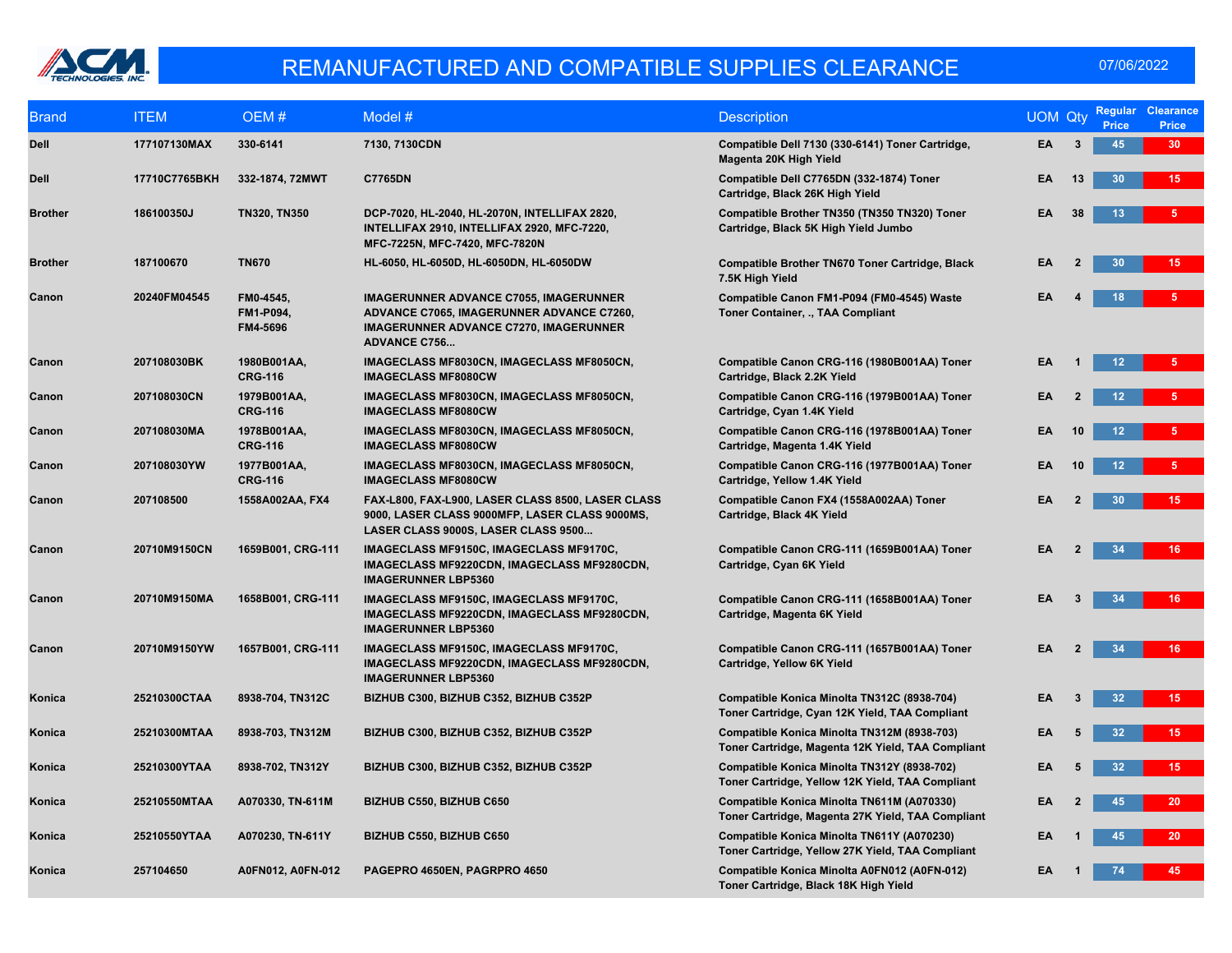

| <b>Brand</b>   | <b>ITEM</b>                   | OEM#          | Model #                                                                                                                                           | <b>Description</b>                                                                                           | <b>UOM Qty</b> |                | <b>Regular</b><br><b>Price</b> | <b>Clearance</b><br><b>Price</b> |
|----------------|-------------------------------|---------------|---------------------------------------------------------------------------------------------------------------------------------------------------|--------------------------------------------------------------------------------------------------------------|----------------|----------------|--------------------------------|----------------------------------|
| <b>HP</b>      | 277104000MC                   | 27X, C4127X   | LASERJET 4000, LASERJET 4000N, LASERJET 4000SE,<br>LASERJET 4000T, LASERJET 4000TN, LASERJET 4050,<br>LASERJET 4050N, LASERJET 4050SE, LAS        | Remanufactured HP 27X (C4127X) MICR Toner<br>Cartridge, Black 10K High Yield                                 | EA             | 18             | 75                             | 40                               |
| HP             | 277104500BK                   | C4191A        | LASERJET 4500, LASERJET 4550                                                                                                                      | HP COMPATIBLE TONER CTG, BLACK 9K YIELD                                                                      | EA             | $\overline{7}$ | 39                             | 20 <sup>°</sup>                  |
| HP             | 277104500CN                   | C4192A        | LASERJET 4500, LASERJET 4550                                                                                                                      | HP COMPATIBLE TONER CTG, CYAN 6K YIELD                                                                       | EA             | $\overline{7}$ | 56                             | 20                               |
| HP             | 277104500MA                   | C4193A        | LASERJET 4500, LASERJET 4550                                                                                                                      | HP COMPATIBLE TONER CTG, MAGENTA 6K<br><b>YIELD</b>                                                          | EA             | $\mathbf{3}$   | 56                             | 20                               |
| HP             | 277104500YW                   | C4194A        | LASERJET 4500, LASERJET 4550                                                                                                                      | HP COMPATIBLE TONER CTG, YELLOW 6K YIELD                                                                     | EA             | $\mathbf{2}$   | 56                             | 20 <sub>2</sub>                  |
| <b>HP</b>      | 277106015BKN                  | 823A, CB380A  | COLOR LASERJET CM6030, COLOR LASERJET CM6040,<br>COLOR LASERJET CM6049F, COLOR LASERJET CP6015,<br>COLOR LASERJET CP6015DE, COLOR LASERJET        | Remanufactured HP 823A (CB380A) Toner<br>Cartridge, Black 16.5K Yield                                        | EA             | 16             | 39                             | 15 <sub>1</sub>                  |
| HP             | 277106015CNN                  | 824A, CB381A  | COLOR LASERJET CM6030, COLOR LASERJET CM6040,<br>COLOR LASERJET CM6049F, COLOR LASERJET CP6015,<br>COLOR LASERJET CP6015DE, COLOR LASERJET        | Remanufactured HP 824A (CB381A) Toner<br>Cartridge, Cyan 21K Yield                                           | EA             |                | 36                             | 15 <sub>1</sub>                  |
| HP             | 277106015YWN                  | 824A, CB382A  | COLOR LASERJET CM6030, COLOR LASERJET CM6040,<br>COLOR LASERJET CM6049F, COLOR LASERJET CP6015,<br>COLOR LASERJET CP6015DE, COLOR LASERJET        | Remanufactured HP 824A (CB382A) Toner<br>Cartridge, Yellow 21K Yield                                         | EA             |                | 36                             | $15-15$                          |
| HP             | 277106030BKN                  | 825A, CB390A  | <b>COLOR LASERJET CM6030 MFP, COLOR LASERJET</b><br>CM6040 MFP, COLOR LJ CM6030F MFP, COLOR LJ<br>CM6040F MFP                                     | Remanufactured HP 825A (CB390A) Toner<br>Cartridge, Black 19.5K Yield                                        | EA             |                | 43                             | 15 <sub>1</sub>                  |
| HP             | 27714063XLBK3                 | 63XL, F6U64AN | AMP 125, DESKJET 1110, DESKJET 1111, DESKJET 1112,<br>DESKJET 1113, DESKJET 1114, DESKJET 1115, DESKJET<br>3630, DESKJET 3631, DESKJET 363        | Remanufactured HP 63XL (F6U64AN) InkJet<br>Cartridge, Black 480 High Yield, With 3 Refill Tank               | EA             | 343            | 33                             | 22                               |
| HP             | 27714063XLCMY3 63XL, F6U63AN  |               | AMP 125, DESKJET 1110, DESKJET 1111, DESKJET 1112,<br>DESKJET 1113, DESKJET 1114, DESKJET 1115, DESKJET<br>3630, DESKJET 3631, DESKJET 363        | Remanufactured HP 63XL (F6U63AN) InkJet<br>Cartridge, Tri-Color 330 High Yield, With 3 Refill<br>Tank        | EA             | 416            | 34                             | 22                               |
| HP             | 277143720XLBK3 65XL, N9K04AN  |               | AMP 100, AMP 130, DESKJET 2621, DESKJET 2622,<br>DESKJET 2624, DESKJET 2640, DESKJET 2652, DESKJET<br>2655, DESKJET 3720, DESKJET 3721, DE        | Remanufactured HP 65XL (N9K04AN) InkJet<br>Cartridge, Black 450 High Yield, With 3 Refill Tank               | EA             | 137            | 32                             | 22 <sub>2</sub>                  |
| <b>HP</b>      | 277143720XLCMY3 65XL, N9K07AE |               | AMP 100, AMP 130, DESKJET 2621, DESKJET 2622,<br>DESKJET 2624, DESKJET 2640, DESKJET 2652, DESKJET<br>2655, DESKJET 3720, DESKJET 3721, DE        | Remanufactured HP 65XL (N9K07AE) InkJet<br>Cartridge, Tri-Color 360 High Yield, With 3 Refill<br><b>Tank</b> | EA             | 338            | 32                             | 22 <sub>2</sub>                  |
| HP             | 277216015BKN                  | 824A, CB384A  | COLOR LASERJET CM6030, COLOR LASERJET CM6030F,<br>COLOR LASERJET CM6040, COLOR LASERJET CM6040F,<br><b>COLOR LASERJET CP6015, COLOR LASERJET</b>  | Compatible HP 824A (CB384A) Drum Unit, Black<br>23K Yield                                                    | EA             | 29             | 57                             | 25                               |
| HP             | 277216015CNN                  | 824A, CB385A  | COLOR LASERJET CM6030, COLOR LASERJET CM6030F,<br>COLOR LASERJET CM6040, COLOR LASERJET CM6040F,<br><b>COLOR LASERJET CP6015, COLOR LASERJET</b>  | Compatible HP 824A (CB385A) Drum Unit, Cyan 23K<br>Yield                                                     | EA             | 22             | 57                             | 25                               |
| HP             | 277216015MAN                  | 824A, CB387A  | COLOR LASERJET CM6030, COLOR LASERJET CM6030F,<br>COLOR LASERJET CM6040, COLOR LASERJET CM6040F,<br>COLOR LASERJET CP6015, COLOR LASERJET         | Compatible HP 824A (CB387A) Drum Unit, Magenta<br>23K Yield                                                  | EA             | 28             | 57                             | 25                               |
| HP             | 277216015YWN                  | 824A, CB386A  | COLOR LASERJET CM6030, COLOR LASERJET CM6030F,<br>COLOR LASERJET CM6040, COLOR LASERJET CM6040F,<br><b>COLOR LASERJET CP6015, COLOR LASERJET </b> | Compatible HP 824A (CB386A) Drum Unit, Yellow<br>23K Yield                                                   | EA             | 42             | 57                             | 25                               |
| <b>Okidata</b> | 336105400CN                   | 42127403      | C5100N, C5150N, C5200N, C5300N, C5400, C5400DN,<br>C5400DTN, C5400N, C5400TN, C5510N                                                              | Compatible Okidata C5100 / C5200 / C5400<br>(42127403) Toner Cartridge, Cyan 5K Yield                        | EA             | 12             | 17                             | 8.                               |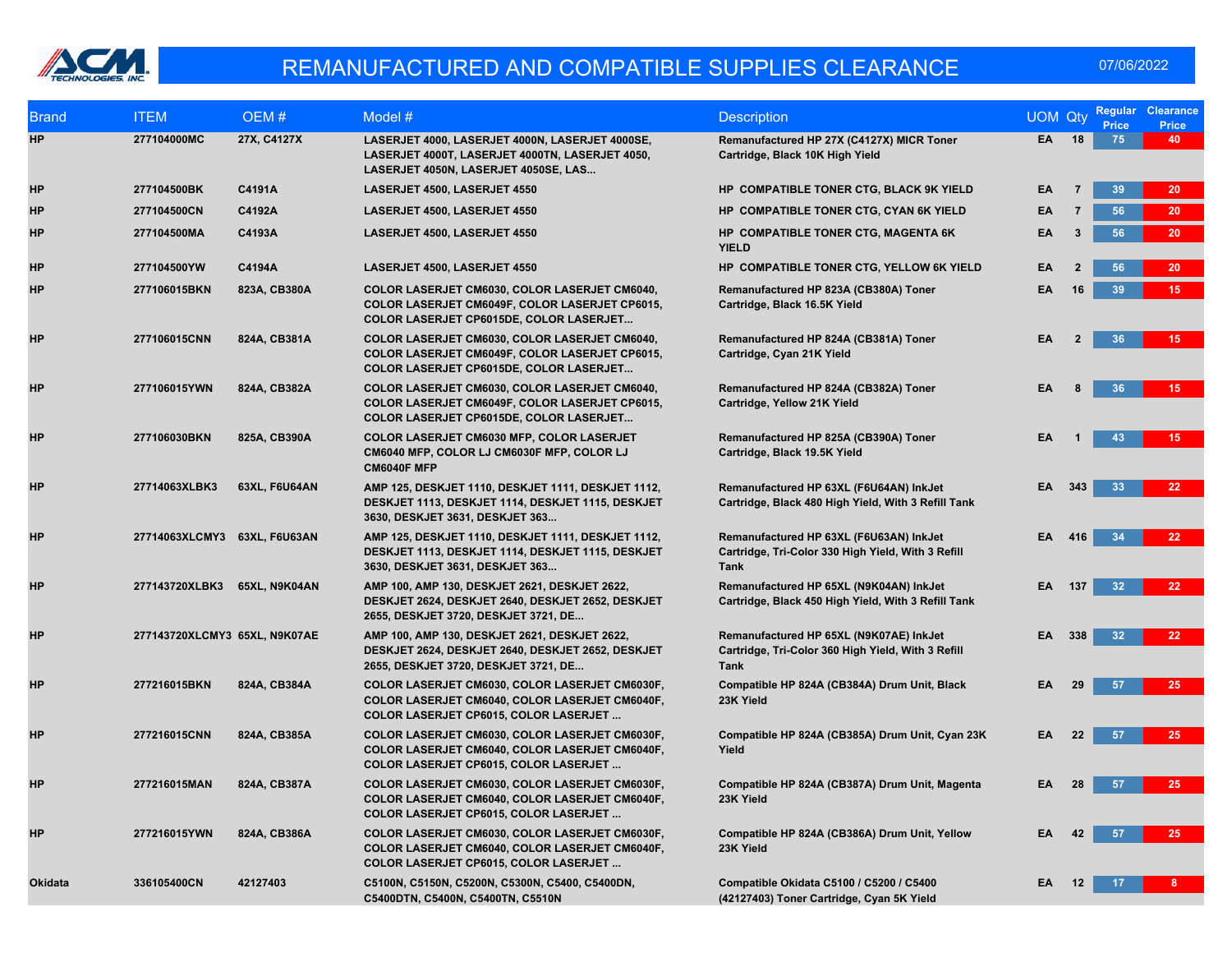

| <b>Brand</b>   | <b>ITEM</b>  | OEM#               | Model $#$                                                                                                                      | <b>Description</b>                                                                            | <b>UOM Qty</b> |                         | Regular<br><b>Price</b> | <b>Clearance</b><br><b>Price</b> |
|----------------|--------------|--------------------|--------------------------------------------------------------------------------------------------------------------------------|-----------------------------------------------------------------------------------------------|----------------|-------------------------|-------------------------|----------------------------------|
| Okidata        | 337103200CN  | 43034803           | C3100N, C3200, C3200N, C5100N, C5150N, C5200N,<br>C5300N, C5400, C5400DN, C5400N, C5400TN, C5510 MFP,<br><b>C5510N</b>         | Remanufactured Okidata C3200 (43034803) Toner<br>Cartridge, Cyan 1.5K Yield                   | EA             |                         | 16                      | 8 <sub>1</sub>                   |
| Okidata        | 337103200YW  | 43034801           | C3100N, C3200, C3200N, C5100, C5100N, C5150N, C5200N,<br>C5300N, C5400, C5400DTN, C5400N, C5400TN, C5510 MFP,<br><b>C5510N</b> | Remanufactured Okidata C3200 (43034801) Toner<br>Cartridge, Yellow 1.5K Yield                 | EA             | $\overline{\mathbf{3}}$ | 16 <sup>°</sup>         | 8 <sup>1</sup>                   |
| Okidata        | 337103400BK  | 43459304           | C3300, C3300N, C3400, C3400N, C3520, C3530, C3530N,<br>C3530N MFP, C3600, MC360                                                | Compatible Okidata C3400 / C3530 / C3600<br>(43459304) Toner Cartridge, Black 2.5K Yield      | EA             |                         | 15 <sub>1</sub>         | 6                                |
| Okidata        | 337103400CN  | 43459303           | C3300, C3300N, C3400, C3400N, C3520, C3530, C3530N,<br>C3530N MFP, C3600, MC360                                                | Compatible Okidata C3400 / C3530 / C3600<br>(43459303) Toner Cartridge, Cyan 2K Yield         | EA             |                         | 15                      | 6 <sup>1</sup>                   |
| <b>Okidata</b> | 337103400YW  | 43459301           | C3300, C3300N, C3400, C3400N, C3520, C3530, C3530N,<br>C3530N MFP, C3600, MC360                                                | Compatible Okidata C3400 / C3530 / C3600<br>(43459301) Toner Cartridge, Yellow 2K Yield       | EA             |                         | 15 <sub>1</sub>         | 6                                |
| Okidata        | 337105500MAH | 43324402           | C5500N, C5650DN, C5650N, C5800LDN, C5900 MFP, TYPE<br>C8                                                                       | Compatible Okidata C5500 / C5650 / C5800<br>(43324402) Toner Cartridge, Magenta 5K High Yield | EA             |                         | 17                      | 8 <sup>1</sup>                   |
| <b>Okidata</b> | 337105550BK  | 43324420           | C5550N, C5550N MFP, C6100DN, C6100DTN, C6100HDN,<br><b>C6100N</b>                                                              | Compatible Okidata C5550 / C6100 (43324420)<br>Toner Cartridge, Black 6K Yield                | EA             |                         | 20                      | 10 <sub>1</sub>                  |
| Okidata        | 337105550CN  | 43324419           | C5550N, C5550N MFP, C6100DN, C6100DTN, C6100HDN,<br><b>C6100N</b>                                                              | Compatible Okidata C5550 / C6100 (43324419)<br>Toner Cartridge, Cyan 5K Yield                 | EA             | $\overline{2}$          | 20                      | 10 <sub>1</sub>                  |
| Okidata        | 337105550MA  | 43324418           | C5550N, C5550N MFP, C6100DN, C6100DTN, C6100HDN,<br><b>C6100N</b>                                                              | Compatible Okidata C5550 / C6100 (43324418)<br>Toner Cartridge, Magenta 5K Yield              | EA             |                         | 20                      | 10 <sub>1</sub>                  |
| Okidata        | 33710B410    | 43979101           | B410, B410D, B410DN, B420, B420DN, B430, B430D,<br>B430DN, MB460, MB460 MFP, MB470, MB470 MFP, MB480,<br><b>MB480 MFP</b>      | Compatible Okidata B410 B420 B430 (43979101)<br>Toner Cartridge, Black 3.5K Yield             | EA             | 43                      | 12 <sub>2</sub>         | $6 -$                            |
| Okidata        | 33710B420XH  | 43979206, 43979215 | B420, B420DN, MB480, MB480 MFP                                                                                                 | Compatible Okidata B420 MB480 (43979215) Toner<br>Cartridge, Black 12K Extra High Yield       | EA             | 10                      | 16 <sup>°</sup>         | $6 -$                            |
| Okidata        | 33710C610BK  | 44315304           | C610, C610CDN, C610DN, C610DTN, C610N                                                                                          | Compatible Okidata C610 (44315304) Toner<br>Cartridge, Black 8K Yield                         | EA             | 3                       | 18                      | 6 <sup>1</sup>                   |
| Okidata        | 33710C610CN  | 44315303           | C610, C610CDN, C610DN, C610DTN, C610N                                                                                          | Compatible Okidata C610 (44315303) Toner<br>Cartridge, Cyan 6K Yield                          | EA             | 10                      | 18                      | 6 <sup>1</sup>                   |
| Okidata        | 33710C610MA  | 44315302           | C610, C610CDN, C610DN, C610DTN, C610N                                                                                          | Compatible Okidata C610 (44315302) Toner<br>Cartridge, Magenta 6K Yield                       | EA             |                         | 18                      | 6                                |
| Okidata        | 33710C610YW  | 44315301           | C610, C610CDN, C610DN, C610DTN, C610N                                                                                          | Compatible Okidata C610 (44315301) Toner<br>Cartridge, Yellow 6K Yield                        | EA             | 15                      | 18                      | $6 -$                            |
| <b>Okidata</b> | 33710C712CN  | 46507603           | C712, C712DN                                                                                                                   | Compatible Okidata C712 (46507603) Toner<br>Cartridge, Cyan 11.5K Yield                       | EA             |                         | 45                      | 20 <sup>°</sup>                  |
| Okidata        | 33710C712MA  | 46507602           | C712, C712DN                                                                                                                   | Compatible Okidata C712 (46507602) Toner<br>Cartridge, Magenta 11.5K Yield                    | EA             |                         | 45                      | 20 <sub>2</sub>                  |
| Okidata        | 33710C712YW  | 46507601           | C712, C712DN                                                                                                                   | Compatible Okidata C712 (46507601) Toner<br>Cartridge, Yellow 11.5K Yield                     | EA             |                         | 45                      | 20                               |
| Okidata        | 33710C830BK  | 44059112, TYPE C14 | C810, C830, C830DN, C830DTN, C830N                                                                                             | REMAN Okidata C830 (44059112) TONER CTG,<br><b>BLACK 8K YIELD</b>                             | EA             | 22                      | 32 <sub>2</sub>         | 15 <sub>1</sub>                  |
| Okidata        | 33710C830CN  | 44059111, TYPE C14 | C810, C830, C830DN, C830DTN, C830N                                                                                             | REMAN Okidata C830 (44059111) TONER CTG,<br><b>CYAN 8K YIELD</b>                              | EA             |                         | 32                      | 15 <sub>1</sub>                  |
| Okidata        | 33710C830MA  | 44059110, TYPE C14 | C810, C830, C830DN, C830DTN, C830N                                                                                             | REMAN Okidata C830 (44059110) TONER CTG,<br><b>MAGENTA 8K YIELD</b>                           | EA             | 3                       | 32                      | 15 <sub>1</sub>                  |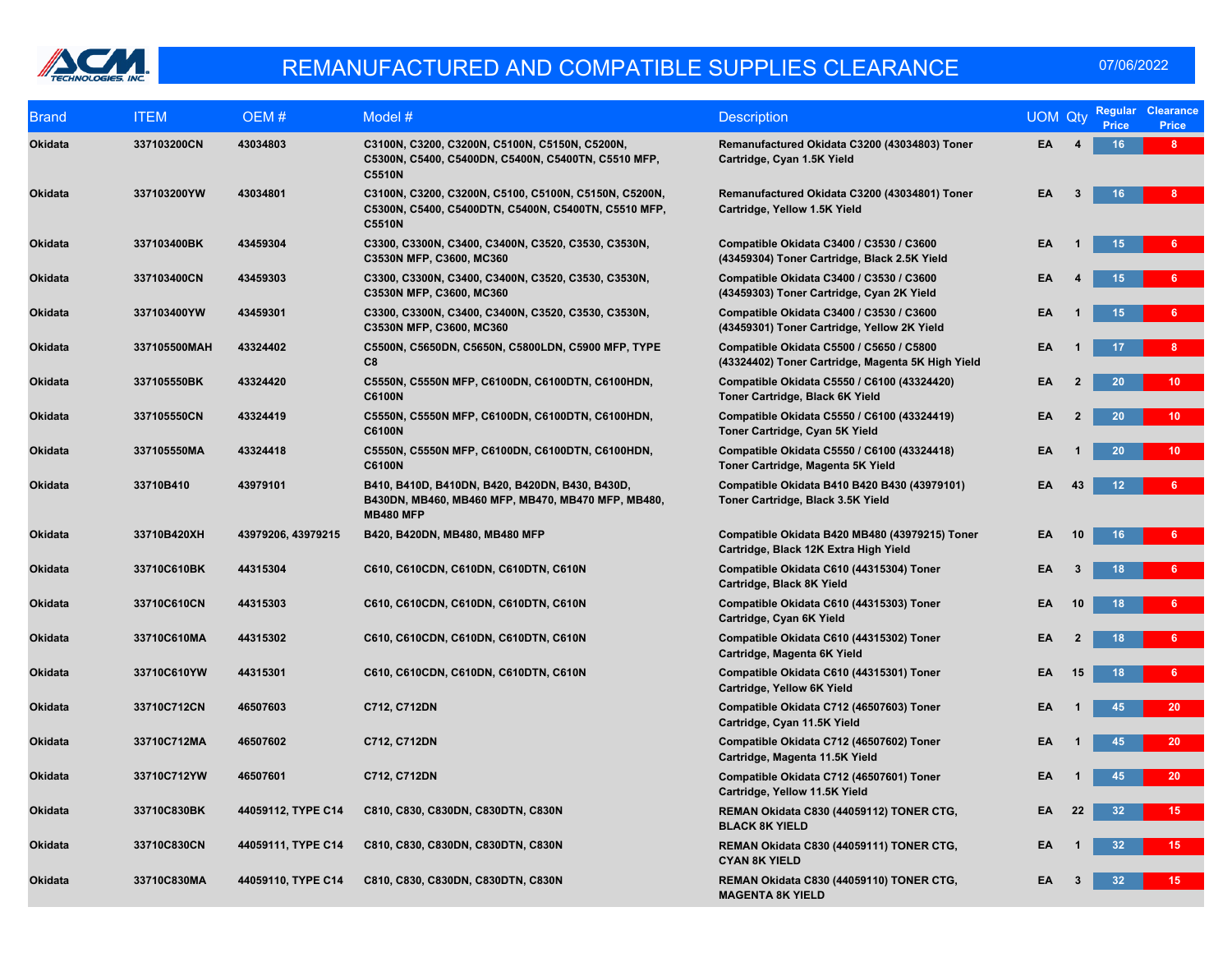

| <b>Brand</b>   | <b>ITEM</b>  | OEM#                                                                     | Model #                                                                                                                        | <b>Description</b>                                                                                                | <b>UOM Qty</b> |                | <b>Regular</b><br><b>Price</b> | <b>Clearance</b><br>Price |
|----------------|--------------|--------------------------------------------------------------------------|--------------------------------------------------------------------------------------------------------------------------------|-------------------------------------------------------------------------------------------------------------------|----------------|----------------|--------------------------------|---------------------------|
| Okidata        | 33710C830YW  | 44059109, TYPE C14                                                       | C810, C830, C830DN, C830DTN, C830N                                                                                             | REMAN Okidata C830 (44059109) TONER CTG,<br><b>YELLOW 8K YIELD</b>                                                | EA             | 8              | 32 <sub>2</sub>                | 15 <sub>1</sub>           |
| <b>Okidata</b> | 337210B410   | 43979001                                                                 | B410, B410D, B410DN, B420, B420DN, B430, B430D,<br>B430DN, MB460, MB460 MFP, MB470, MB470 MFP, MB480,<br><b>MB480 MFP</b>      | Compatible Okidata B410 B420 MB460 MB470<br>(43979001) Drum Unit, Black 25K Yield                                 | EA             | 5              | 34                             | 15                        |
| Copystar       | 352101620    | 370AM011, TK-410,<br>TK-411, TK-420,<br><b>TK-421</b>                    | KM-1620, KM-1635, KM-1650, KM-2020, KM-2050                                                                                    | Compatible Kyocera Mita TK-411 (370AM011) Toner<br>Cartridge, Black 15K Yield, W/ Waste Toner<br><b>Container</b> | EA.            | 76             | 22.7                           | 15                        |
| Copystar       | 35210250CTAA | 1T02JZCUS0,<br><b>TK-867C</b>                                            | TASKALFA 250CI, TASKALFA 300CI                                                                                                 | Compatible Kyocera Mita TK-897C (1T02K0CUS0)<br>Toner Cartridge, Cyan 6K Yield, TAA Compliant                     | EA             | 5              | 46                             | 20 <sup>°</sup>           |
| Copystar       | 35210250MTAA | 1T02JZBUS0,<br><b>TK-867M</b>                                            | <b>TASKALFA 250CI, TASKALFA 300CI</b>                                                                                          | Compatible Kyocera Mita TK-897M (1T02K0BUS0)<br>Toner Cartridge, Magenta 6K Yield, TAA Compliant                  | EA             |                | 46                             | 20 <sup>°</sup>           |
| Copystar       | 35210250YTAA | 1T02JZAUS0,<br><b>TK-867Y</b>                                            | TASKALFA 250CI, TASKALFA 300CI                                                                                                 | Compatible Kyocera Mita TK-897Y (1T02K0AUS0)<br>Toner Cartridge, Yellow 6K Yield, TAA Compliant                   | EA             |                | 46                             | 20 <sub>2</sub>           |
| Copystar       | 356101020    | 37027017,<br>370PT5KM,<br>370QB012,<br>370QB0KM, TK-100,<br>TK-17, TK-18 | CS-1500, CS-1815, CS-1820, FS-1000, FS-1010, FS-1018,<br>FS-1020D, FS-1050TN, FS-150D, KM-1500, KM-1815,<br>KM-1820            | Compatible Kyocera Mita TK-17 (87800713) Toner<br>Cartridge, Black 6K Yield                                       | EA             | 54             |                                |                           |
| Copystar       | 356104000C   | 1T02GA0US0,<br><b>TK-332</b>                                             | ECOSYS FS-4000DN, FS-4000DN                                                                                                    | Compatible Kyocera Mita TK-332 (1T02GA0US0)<br>Toner Cartridge, Black 20K Yield                                   | EA             | 61             | 19.5                           | 8                         |
| Lexmark        | 36710C532CN  | C5220CS, C5222CS                                                         | C520, C520N, C522N, C524DN, C524DTN, C524N, C530DN,<br>C532DN, C532N, C534DN, C534DTN, C534N                                   | Remanufactured Lexmark C5222CS (C5220CS)<br>Toner Cartridge, Cyan 3K Yield                                        | EA             |                | 42                             | 20                        |
| Lexmark        | 36710C532MA  | C5220MS, C5222MS                                                         | C520, C520N, C522N, C524DN, C524DTN, C524N, C530DN,<br>C532DN, C532N, C534DN, C534DTN, C534N                                   | Remanufactured Lexmark C5222MS (C5220MS)<br>Toner Cartridge, Magenta 3K Yield                                     | EA             | $\overline{2}$ | 42                             | 20                        |
| Lexmark        | 36710C532YW  | C5220YS, C5222YS                                                         | C520, C520N, C522N, C524DN, C524DTN, C524N, C530DN,<br>C532DN, C532N, C534DN, C534DTN, C534N                                   | Remanufactured Lexmark C5222YS (C5220YS)<br>Toner Cartridge, Yellow 3K Yield                                      | EA             |                | 42                             | 20 <sub>2</sub>           |
| Lexmark        | 36710C534BK  | <b>C5242KH</b>                                                           | C522N, C524DN, C524DTN, C524N, C530DN, C532DN,<br>C532N, C534DN, C534DTN, C534N                                                | Remanufactured Lexmark C5242KH (C5240KH)<br>Toner Cartridge, Black 8K Yield                                       | EA             |                | 48                             | 20 <sup>°</sup>           |
| Lexmark        | 36710C534MA  | <b>C5242MH</b>                                                           | C522N, C524DN, C524DTN, C524N, C530DN, C532DN,<br>C532N, C534DN, C534DTN, C534N                                                | Remanufactured Lexmark C5242MH (C5240MH)<br>Toner Cartridge, Magenta 5K Yield                                     | EA             |                | 56                             | 20                        |
| Lexmark        | 36710C534YW  | <b>C5242YH</b>                                                           | C522N, C524DN, C524DTN, C524N, C530DN, C532DN,<br>C532N, C534DN                                                                | Remanufactured Lexmark C5242YH (C5240YH)<br>Toner Cartridge, Yellow 5K Yield                                      | EA             |                | 56                             | 20                        |
| Lexmark        | 36710C736BKH | C736H1KG,<br><b>C736H2KG</b>                                             | C736DN, C736DTN, C736N, X736DE, X738DE, X738DTE                                                                                | Remanufactured Lexmark C736H1KG (C736H2KG)<br>Toner Cartridge, Black 12K High Yield                               | EA             | 120            | 46                             | 15                        |
| Lexmark        | 36710C736CNH | C736H1CG,<br><b>C736H2CG</b>                                             | C736DN, C736DTN, C736N, X736DE, X738DE, X738DTE                                                                                | Remanufactured Lexmark C736H1CG (C736H2CG)<br>Toner Cartridge, Cyan 10K High Yield                                | EA             | 74             | 46                             | 15                        |
| Lexmark        | 36710C736MAH | C736H1MG,<br><b>C736H2MG</b>                                             | C736DN, C736DTN, C736N, X736DE, X738DE, X738DTE                                                                                | Remanufactured Lexmark C736H1MG (C736H2MG)<br>Toner Cartridge, Magenta 10K High Yield                             | EA             | 83             | 46                             | 15                        |
| Lexmark        | 36710C736YWH | C736H1YG,<br>C736H2YG                                                    | C736DN, C736DTN, C736N, X736DE, X738DE, X738DTE                                                                                | Remanufactured Lexmark C736H1YG (C736H2YG)<br>Toner Cartridge, Yellow 10K High Yield                              | EA             | 79             | 46                             | 15                        |
| Lexmark        | 36710C780BKH | C780A1KG,<br>C780A2KG,<br>C780H1KG,<br>C780H2KG,<br><b>C780H4KG</b>      | C780, C780DN, C780DTN, C780N, C782, C782DN, C782DN<br>XL, C782DTN, C782DTN XL, C782N, C782N XL, X780, X782,<br>X782E, X782E XL | Remanufactured Lexmark C780 / C782 / X782<br>(C780H1KG) Toner Cartridge, Black 10K High Yield                     | EA             |                | 122                            | 75                        |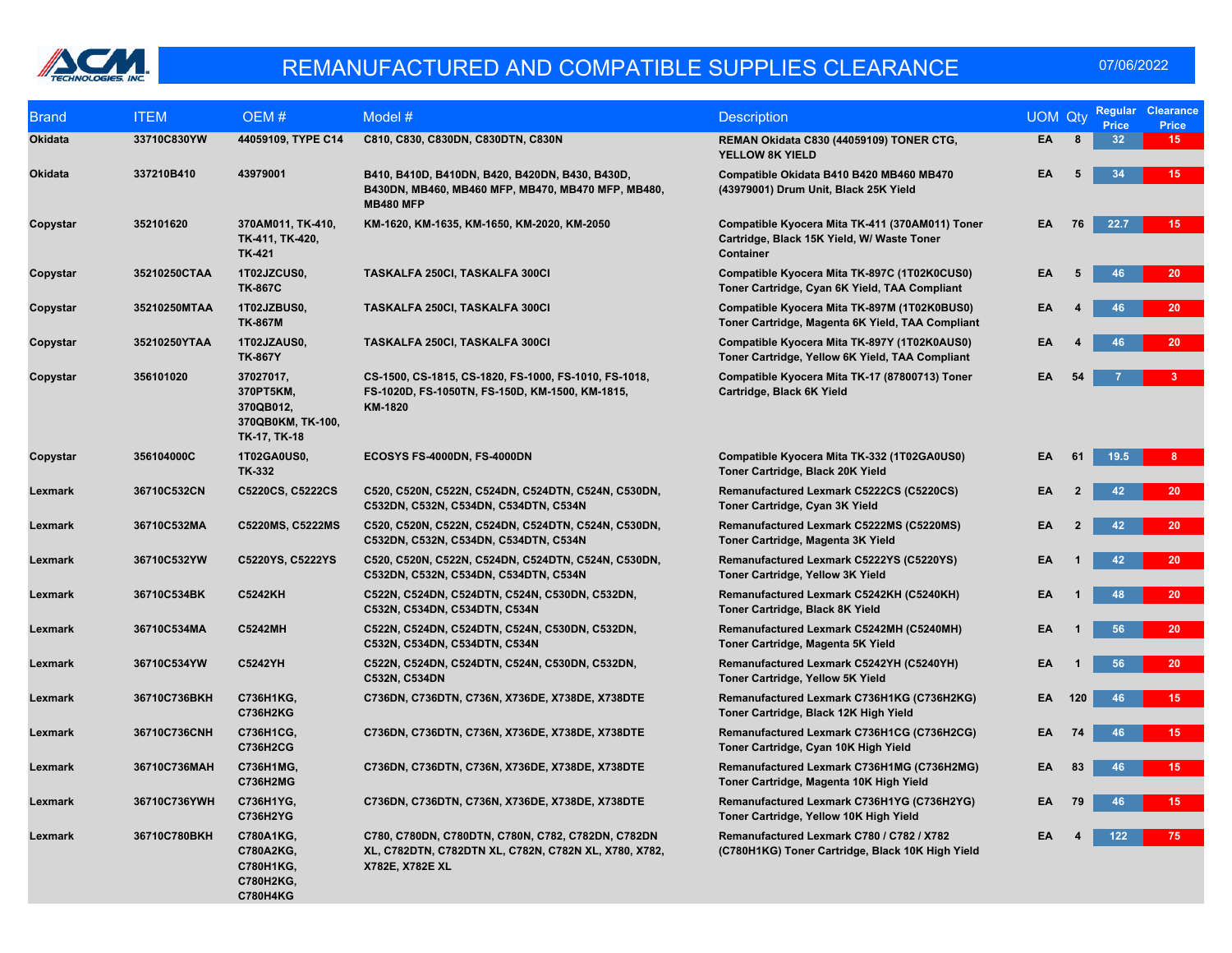

| <b>Brand</b> | <b>ITEM</b>                  | OEM#                                                                | Model #                                                                                                                                    | <b>Description</b>                                                                                 | <b>UOM Qty</b> |     | <b>Price</b>    | Regular Clearance<br><b>Price</b> |
|--------------|------------------------------|---------------------------------------------------------------------|--------------------------------------------------------------------------------------------------------------------------------------------|----------------------------------------------------------------------------------------------------|----------------|-----|-----------------|-----------------------------------|
| Lexmark      | 36710C780CNH                 | C780A1CG,<br>C780A2CG,<br>C780H1CG,<br>C780H2CG,<br><b>C780H4CG</b> | C780, C780DN, C780DTN, C780N, C782, C782DN, C782DN<br>XL, C782DTN, C782DTN XL, C782N, C782N XL, X780, X782,<br>X782E, X782E XL             | Remanufactured Lexmark C780 / C782 / X782<br>(C780H1CG) Toner Cartridge, Cyan 10K High Yield       | EA             | 3   | 122             | 75                                |
| Lexmark      | 36710C780MAH                 | C780A1MG,<br>C780A2MG,<br>C780H1MG,<br>C780H2MG,<br><b>C780H4MG</b> | C780, C780DN, C780DTN, C780N, C782, C782DN, C782DN<br>XL, C782DTN, C782DTN XL, C782N, C782N XL, X780, X782,<br>X782E, X782E XL             | Remanufactured Lexmark C780 / C782 / X782<br>(C780H1MG) Toner Cartridge, Magenta 10K High<br>Yield | EA             | 3   | 122             | 75                                |
| Lexmark      | 36710C780YWH                 | C780A1YG,<br>C780A2YG,<br>C780H1YG,<br>C780H2YG,<br><b>C780H4YG</b> | C780, C780DN, C780DTN, C780N, C782, C782DN, C782DN<br>XL, C782DTN, C782DTN XL, C782N, C782N XL, X780, X782,<br>X782E, X782E XL             | Remanufactured Lexmark C780 / C782 / X782<br>(C780H1YG) Toner Cartridge, Yellow 10K High Yield     | EA             |     | 122             | 75                                |
| Lexmark      | 36710CS410BKH                | 701HK, 70C1HK0                                                      | CS310DN, CS310N, CS410DN, CS410DTN, CS410N,<br>CS510DE, CS510DTE                                                                           | Compatible Lexmark 701HK (70C1HK0) Toner<br>Cartridge, Black 4K High Yield                         | EA.            | 315 | 32              | 25                                |
| Lexmark      | 36710CS410CNH                | 701HC, 70C1HC0                                                      | CS310DN, CS310N, CS410DN, CS410DTN, CS410N,<br>CS510DE, CS510DTE                                                                           | Compatible Lexmark 701HC (70C1HC0) Toner<br>Cartridge, Cyan 3K High Yield                          | EA             | 333 | 32              | 25                                |
| Lexmark      | 36710CS410MAH                | 701HM, 70C1HM0                                                      | CS310DN, CS310N, CS410DN, CS410DTN, CS410N,<br>CS510DE, CS510DTE                                                                           | Compatible Lexmark 701HM (70C1HM0) Toner<br>Cartridge, Magenta 3K High Yield                       | EA             | 293 | 32              | 25                                |
| Lexmark      | 36710CS410YWH                | 701HY, 70C1HY0                                                      | CS310DN, CS310N, CS410DN, CS410DTN, CS410N,<br>CS510DE, CS510DTE                                                                           | Compatible Lexmark 701HY (70C1HY0) Toner<br>Cartridge, Yellow 3K High Yield                        | EA             | 297 | 32              | 25                                |
| Lexmark      | 36710CS510BKXH 800X1, 801XK, | 80C0X10, 80C0XKG,<br>80C1XK0                                        | CS510, CS510DE, CS510DTE, CX510, CX510DE,<br>CX510DHE, CX510DTHE                                                                           | Remanufactured Lexmark CX510 (80C1XK0) Toner<br>Cartridge, Black 8K Extra High Yield               | EA             | 14  | 60              | 35                                |
| Lexmark      | 36710CS510CNXH 800X2, 801XC, | 80C0X20, 80C0XCG,<br>80C1XC0                                        | CS510, CS510DE, CS510DTE, CX510, CX510DE,<br>CX510DHE, CX510DTHE                                                                           | Remanufactured Lexmark CX510 (80C1XC0) Toner<br>Cartridge, Cyan 4K Extra High Yield                | EA             |     | 68              | 35                                |
| Lexmark      | 36710CS510MAXH 800X3, 801XM, | 80C0X30, 80C0XMG,<br>80C1XM0                                        | CS510, CS510DE, CS510DTE, CX510, CX510DE,<br>CX510DHE, CX510DTHE                                                                           | Remanufactured Lexmark CX510 (80C1XM0) Toner<br>Cartridge, Magenta 4K Extra High Yield             | EA             | 20  | 68              | 35                                |
| Lexmark      | 36710CS510YWXH 800X4, 801XY, | 80C0X40, 80C0XYG,<br>80C1XY0                                        | CS510, CS510DE, CS510DTE, CX510, CX510DE,<br>CX510DHE, CX510DTHE                                                                           | Remanufactured Lexmark CX510 (80C1XY0) Toner<br>Cartridge, Yellow 4K Extra High Yield              | EA             | 19  | 68              | 35                                |
| Lexmark      | 36710T620MC                  | 12A6765                                                             | OPTRA T620, OPTRA T620DN, OPTRA T620IN, OPTRA<br>T620N, OPTRA T622, OPTRA T622DN, OPTRA T622IN,<br>OPTRA T622N, T620, T620DN, T620IN, T620 | Compatible Lexmark T620 / T622 (12A6865) MICR<br>Toner Cartridge, Black 30K High Yield             | EA             |     | 115             | 85                                |
| Panasonic    | 407106950                    | <b>UG-5550</b>                                                      | UF-6950, UF-7950                                                                                                                           | Compatible Panasonic UF-6950 UF-7950 (UG-5550)<br>Toner Cartridge, Black 10K Yield                 | EA             |     | 52              | 30 <sub>1</sub>                   |
| Panasonic    | 407107000                    | <b>UG-5540</b>                                                      | UF-7000, UF-8000, UF-9000                                                                                                                  | Compatible Panasonic UF-7000 UF-8000 UF-9000<br>(UG-5540) Toner Cartridge, Black 10K Yield         | EA             |     |                 | 30 <sub>2</sub>                   |
| <b>Ricoh</b> | 452102035                    | 888181, TYPE3110D                                                   | 3532, 3532S/P, 4235G, 4245G, 4532, 4532S/P, DSM635G,<br>DSM635SP, DSM645, DSM645G, DSM645SP, DSM735,<br>DSM735SP, DSM735SP1, DSM735SPF, DS | Compatible Ricoh TYPE 3110D (888181) Toner<br>Cartridge, Black 30K Yield                           | EA             |     | 12 <sup>°</sup> | 6.                                |
| Ricoh        | 45210C231YWH                 | 406478, SP C310HA                                                   | AFICIO SP C231N, AFICIO SP C231SF, AFICIO SP C232DN,<br>AFICIO SP C232SF, AFICIO SP C242DN, AFICIO SP<br>C242SF, AFICIO SP C311N, AFICIO S | Compatible Ricoh SP C310HA (406478) Toner<br>Cartridge, Yellow 6K High Yield                       | EA             | 18  | 29              | 10 <sup>1</sup>                   |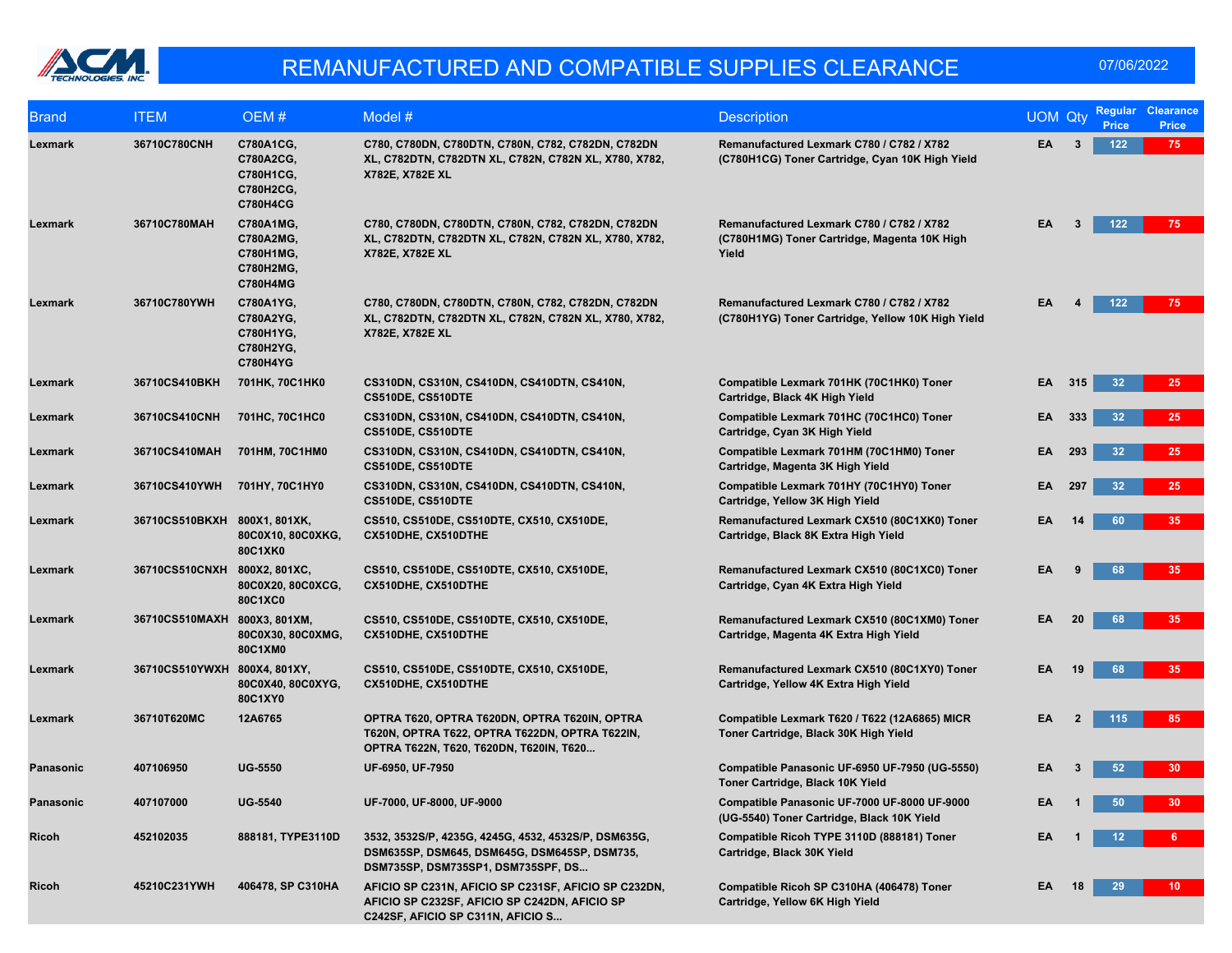

| <b>Brand</b>        | <b>ITEM</b>   | OEM#               | Model $#$                                                                                                                                         | <b>Description</b>                                                                                | <b>UOM Qty</b> |              | <b>Regular</b><br><b>Price</b> | <b>Clearance</b><br><b>Price</b> |
|---------------------|---------------|--------------------|---------------------------------------------------------------------------------------------------------------------------------------------------|---------------------------------------------------------------------------------------------------|----------------|--------------|--------------------------------|----------------------------------|
| <b>Ricoh</b>        | 45210C2800BK  | 841276             | AFICIO LD528C, AFICIO LD533C, AFICIO MP C2800,<br>AFICIO MP C2800SPF, AFICIO MP C2828, AFICIO MP<br>C3300, AFICIO MP C3300SPF, AFICIO MP C        | Compatible Ricoh MP C2800 / MP C3300 (841276)<br>Toner Cartridge, Black 20K Yield                 | EA.            |              | 20                             | $10-1$                           |
| <b>Ricoh</b>        | 45210C3001BK  | 841578             | AFICIO C9130, AFICIO C9135, AFICIO LD630C, AFICIO<br>LD635C, AFICIO MP C3001, AFICIO MP C3501                                                     | Compatible Ricoh MP C3001 / MP C3501 (841578)<br>Toner Cartridge, Black 22.5K Yield               | EA             |              | 27                             | 10 <sub>1</sub>                  |
| <b>Ricoh</b>        | 45210C3002MA  | 841649, 841737     | <b>MP C3502, AFICIO MP C3002</b>                                                                                                                  | Compatible Ricoh MP C3002 / MP C3502 (841649)<br>Toner Cartridge, Magenta 18K Yield               | EΑ             | 19           | 25                             | 10 <sup>°</sup>                  |
| <b>Ricoh</b>        | 45210C3002YW  | 841648, 841736     | <b>MP C3502, AFICIO MP C3002</b>                                                                                                                  | Compatible Ricoh MP C3002 / MP C3502 (841648)<br>Toner Cartridge, Yellow 18K Yield                | EA             | 13           | 25                             | 10 <sub>1</sub>                  |
| <b>Ricoh</b>        | 45210C4000BK  | 841284             | MP C4000G, MP C4000SPF, MP C5000, MP C5000G, MP<br>C5000SPF, LD540C, LD550C, AFICIO MP C4000, C4040,<br>C5050                                     | Compatible Ricoh MP C4000 / MP C5000 (841284)<br>Toner Cartridge, Black 23K Yield                 | EA             |              | 23                             | 10 <sup>°</sup>                  |
| <b>Ricoh</b>        | 45210C4502BK  | 841679, 841751     | MP C4502A, MP C5502, MP C5502A, AFICIO MP C4502                                                                                                   | Compatible Ricoh MP C4502 / MP C5502 (841751)<br>Toner Cartridge, Black 31K Yield                 | EA             | 36           | 30                             | $10-1$                           |
| Ricoh               | 45710SP250BK  | 407539, SP C250A   | LANIER SP C250DN, LANIER SP C250SF, LANIER SP<br>C261DNW, LANIER SP C261SFNW, SP C250DN, SP<br>C250SF, SP C261DNW, SP C261SFNW, SAVIN SP C        | Compatible Ricoh SPC250 / SPC261 (407539) Toner<br>Cartridge, Black 2.3K Yield                    | ΕA             |              | 42                             | 22 <sub>2</sub>                  |
| <b>Ricoh</b>        | 45710SP250CN  | 407540, SP C250A   | LANIER SP C250DN, LANIER SP C250SF, LANIER SP<br>C261DNW, LANIER SP C261SFNW, SP C250DN, SP<br>C250SF, SP C261DNW, SP C261SFNW, SAVIN SP C        | Compatible Ricoh SPC250 / SPC261 (407540) Toner<br>Cartridge, Cyan 2.3K Yield                     | EΑ             | $\mathbf{2}$ | 46                             | 22                               |
| <b>Ricoh</b>        | 45710SP252BK  | 407653, SP C252HA  | LANIER SP C252DN, LANIER SP C252SF, LANIER SP<br>C262DNW, LANIER SP C262SFNW, SP C252DN, SP<br>C252SF, SP C262DNW, SP C262SFNW, SAVIN SP C        | Compatible Ricoh SPC252 / SPC262 (407653) Toner<br>Cartridge, Black 6.5K Yield                    | EA             |              | 58                             | 35                               |
| <b>Ricoh</b>        | 45710SP252CN  | 407654, SP C252HA  | LANIER SP C252DN, LANIER SP C252SF, LANIER SP<br>C262DNW, LANIER SP C262SFNW, SP C252DN, SP<br>C252SF, SP C262DNW, SP C262SFNW, SAVIN SP C        | Compatible Ricoh SPC252 / SPC262 (407654) Toner<br>Cartridge, Cyan 6K Yield                       | EA             |              | 58                             | 35                               |
| <b>Ricoh</b>        | 45710SP252MA  | 407655, SP C252HA  | LANIER SP C252DN, LANIER SP C252SF, LANIER SP<br>C262DNW, LANIER SP C262SFNW, SP C252DN, SP<br>C252SF, SP C262DNW, SP C262SFNW, SAVIN SP C        | Compatible Ricoh SPC252 / SPC262 (407655) Toner<br>Cartridge, Magenta 6K Yield                    | EA             | 3            | 58                             | 35 <sub>1</sub>                  |
| <b>Ricoh</b>        | 45710SP252YW  | 407656, SP C252HA  | LANIER SP C252DN, LANIER SP C252SF, LANIER SP<br>C262DNW, LANIER SP C262SFNW, SP C252DN, SP<br>C252SF, SP C262DNW, SP C262SFNW, SAVIN SP C        | Compatible Ricoh SPC252 / SPC262 (407656) Toner<br>Cartridge, Yellow 6K Yield                     | EA             |              | 58                             | 35                               |
| <b>Ricoh</b>        | 45710SP3300   | 406212, TYPE 3300A | LANIER SP 3300, LANIER SP 3300D, LANIER SP 3300DN,<br>AFICIO SP 3300, AFICIO SP 3300D, AFICIO SP 3300DN,<br>SAVIN SP 3300, SAVIN SP 3300D,        | Compatible Ricoh SP3300 (406212) Toner<br>Cartridge, Black 5K Yield                               | EA             | 23           | 32                             | 15 <sub>1</sub>                  |
| <b>Pitney Bowes</b> | 567101630     | 817-5              | IMAGISTICS 1500, IMAGISTICS 1600, IMAGISTICS 1630,<br><b>IMAGISTICS 1630MFP, IMAGISTICS 1640, IMAGISTICS</b><br>1640MFP, IMAGISTICS 2500, IMAGIST | Compatible Pitney Bowes 1500 / 1630 / 1640 / 2500<br>(PBIX2700) Toner Cartridge, Black 7K Yield   | EA             |              | 27                             | 15                               |
| <b>Pitney Bowes</b> | 567102330     | <b>TYPE 487-2</b>  | IMAGISTICS IM 2330, IMAGISTICS IM 2830, OCE IM 2330,<br><b>OCM IM 2830</b>                                                                        | Compatible Pitney Bowes Imagistics IM2330 IM2830<br>(Type 487-2) Toner Cartridge, Black 23K Yield | EA             |              | 28                             | 15 <sub>1</sub>                  |
| <b>Pitney Bowes</b> | 567212100     | 484-4              | IMAGISTICS FX2100, IMAGISTICS IX2700, IMAGISTICS<br>IX2701, IMAGISTICS MX2100, IMAGISTICS MX2101,<br><b>IMAGISTICS SX2100, IMAGISTICS SX2101</b>  | Compatible Pitney Bowes Imagistics FX2100 /<br>iX2700 (484-4) Drum Unit, Black 20K Yield          | EA             |              | 42                             | 20                               |
| Sharp               | 602102300CTAA | <b>MX-27NTCA</b>   | MX-2300N, MX-2700G, MX-2700N, MX-3500, MX-3500N,<br>MX-3501N, MX-4500N, MX-4501N                                                                  | Compatible Sharp MX-2300 / MX-2700 (MX-27NTCA)<br>Toner Cartridge, Cyan 15K Yield, TAA Compliant  | EA             |              | 38                             | 25 <sub>2</sub>                  |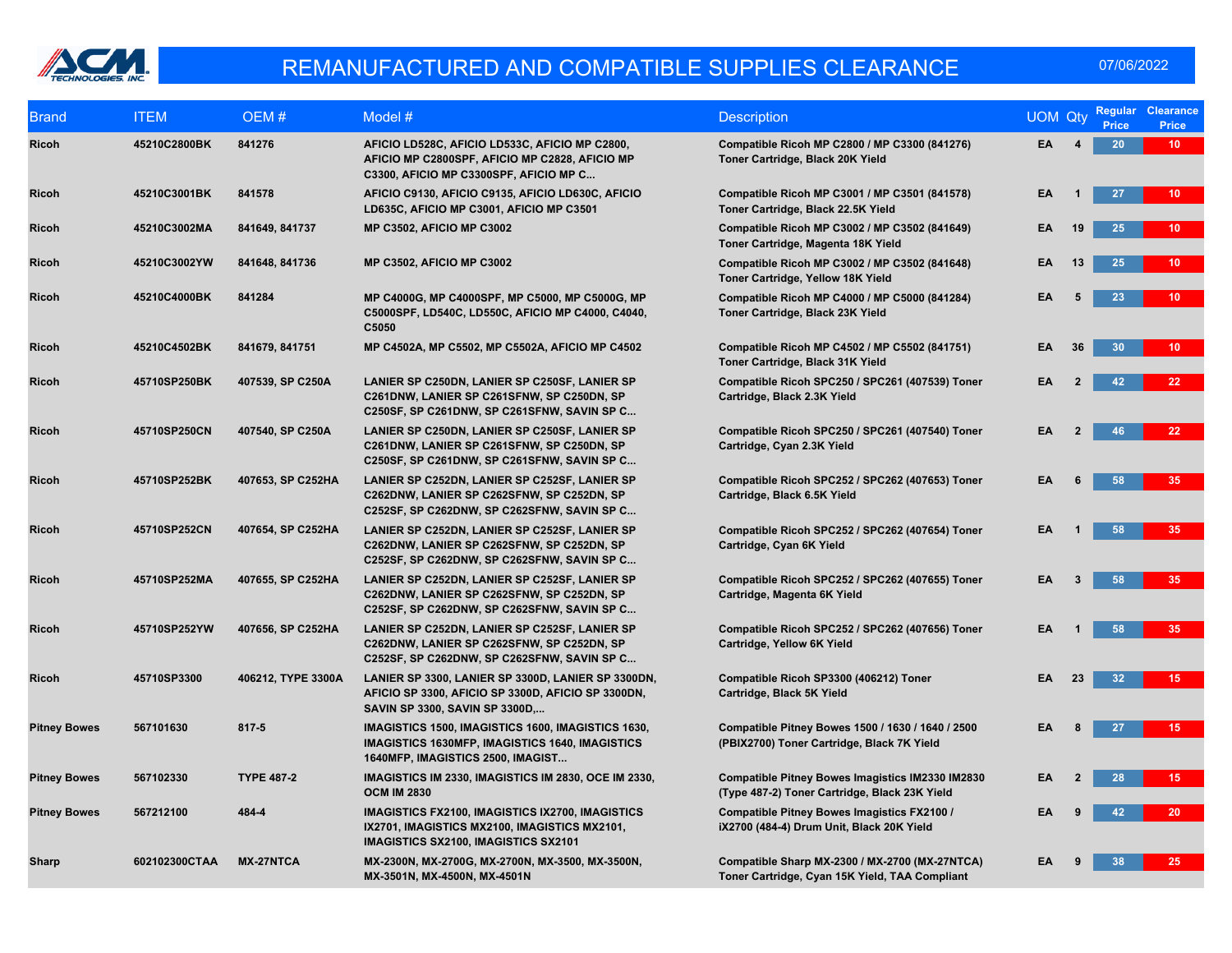

| <b>Brand</b> | <b>ITEM</b>   | OEM#                                                               | Model #                                                                                                                                   | <b>Description</b>                                                                                             | <b>UOM Qty</b> |                | <b>Regular</b><br><b>Price</b> | <b>Clearance</b><br><b>Price</b> |
|--------------|---------------|--------------------------------------------------------------------|-------------------------------------------------------------------------------------------------------------------------------------------|----------------------------------------------------------------------------------------------------------------|----------------|----------------|--------------------------------|----------------------------------|
| Sharp        | 60210M3500TAA | MX-45NTB                                                           | MX-3500N, MX-3501N, MX-4500N, MX-4501N                                                                                                    | Compatible Sharp MX-3500 / MX-3501 / MX-4500<br>(MX-45NTBA) Toner Cartridge, Black 36K Yield, TAA<br>Compliant | <b>EA</b>      | 24             | 52                             | 30 <sub>1</sub>                  |
| <b>Sharp</b> | 607101000D    | <b>AL-100D</b>                                                     | AL-1000, AL-1000 MFP, AL-1010, AL-1010 MFP, AL-1020,<br>AL-1041, AL-1041 MFP, AL-1200, AL-1215, AL-1220,<br>AL-1220 MFP, AL-1250, AL-1250 | Compatible Sharp AL-1000 AL-1200 Developer<br>(AL-100D) Developer                                              | EA             | 9              | 10 <sup>°</sup>                | 5.                               |
| Sharp        | 60710FO47ND   | <b>FO47ND</b>                                                      | FO-4650, FO-4700, FO-4970, FO-5550, FO-5700, FO-5800,<br>FO-6700                                                                          | Compatible Sharp FO-4650 / FO-4700 / FO-5800<br>(FO47ND) Toner Cartridge, Black 6K Yield                       | EA             |                | 29                             | 12 <sub>2</sub>                  |
| Samsung      | 627101210     | <b>ML1210D3</b>                                                    | ML1210, ML1250, ML1430                                                                                                                    | Compatible Samsung ML-1010 / ML-1020 / ML-1210<br>(ML-1210D3) Toner Cartridge, Black 3K Yield                  | EA             |                | 19 <sup>°</sup>                | 10 <sub>1</sub>                  |
| Samsung      | 627101610     | ML-1610D2,<br>ML-2010D3,<br><b>MLT-D119S,</b><br><b>SCX-4521D3</b> | ML-1610, ML-1615, ML-1620, ML-2010, ML-2015, ML-2510,<br>ML-2570, ML-2571, ML-2571N, SCX-4321, SCX-4521,<br><b>SCX-4521F</b>              | Compatible Samsung ML-1610 / ML-1615 / ML-1620<br>(ML-1610D2) Toner Cartridge, Black 2K Yield                  | EA             | 12             | 19                             | 10 <sub>1</sub>                  |
| Samsung      | 627101640     | <b>MLT-D108S</b>                                                   | ML-1640, ML-2240                                                                                                                          | Compatible Samsung 108D (MLT-D108S) Toner<br>Cartridge, Black 1.5K Yield                                       | EA             |                | 26                             | 12 <sub>1</sub>                  |
| Samsung      | 627102545S    | <b>MLT-D103S,</b><br><b>SU732A</b>                                 | ML-2950ND, ML-2955DW, ML-2955ND, SCX-4729FD,<br><b>SCX-4729FW</b>                                                                         | Compatible Samsung 103S (MLT-D103S) Toner<br>Cartridge, Black 1.5K Yield                                       | EA             |                | 14                             | 6                                |
| Samsung      | 627103710E    | 205E, MLT-D205E,<br><b>SU956A</b>                                  | ML-3712, ML-3712DW, ML-3712ND, SCX-5639,<br>SCX-5639FR, SCX-5739, SCX-5739FW                                                              | Compatible Samsung 205E (MLT-D205E) Toner<br>Cartridge, Black 10K Extra High Yield                             | EA             | 18             | 22                             | 10 <sub>1</sub>                  |
| Samsung      | 627104030L    | 201L, MLT-D201L,<br><b>SU872A</b>                                  | PROXPRESS M4030, PROXPRESS M4030ND, PROXPRESS<br>M4080, PROXPRESS M4080FX                                                                 | Compatible Samsung 201L (MLT-D201L) Toner<br>Cartridge, Black 20K Yield                                        | EA             | 71             | 46                             | 25                               |
| Samsung      | 627104512E    | 307E, MLT-D307E,<br><b>SV061A</b>                                  | ML-4512ND, ML-5012ND, ML-5017ND                                                                                                           | Compatible Samsung 307E (MLT-D307E) Toner<br>Cartridge, Black 20K Extra High Yield                             | EA             | 28             | 38                             | 18 <sup>7</sup>                  |
| Samsung      | 627104512L    | 307L, MLT-D307L,<br><b>SV069A</b>                                  | ML-4512ND, ML-5012ND, ML-5017ND                                                                                                           | Compatible Samsung 307L (MLT-D307L) Toner<br>Cartridge, Black 15K High Yield                                   | EA             | 22             | 38                             | 18 <sup>7</sup>                  |
| Samsung      | 627104530     | 304S, MLT-D304S,<br><b>SV046A</b>                                  | PROXPRESS M4530ND, PROXPRESS M4530NX,<br><b>PROXPRESS M4583FX</b>                                                                         | Compatible Samsung 304S (MLT-D304S) Toner<br>Cartridge, Black 7K Yield                                         | EA             | 22             | 72                             | 45                               |
| Samsung      | 627104725     | <b>SCXD4725A</b>                                                   | <b>SCX-4725F</b>                                                                                                                          | Compatible Samsung SCX-4725 (SCX-D4725A)<br>Toner Cartridge, Black 3K High Yield                               | EA             | 11             | 17                             | 8 <sub>1</sub>                   |
| Samsung      | 627105530     | <b>SCXD5530B</b>                                                   | <b>SCX-5530FN</b>                                                                                                                         | Compatible Samsung SCX-5530 (SCX-D5530B)<br>Toner Cartridge, Black 8K High Yield                               | EA             | 27             | 28                             | 15 <sub>1</sub>                  |
| Samsung      | 62710CLP315BK | <b>CLT-K409S</b>                                                   | CLP-310, CLP-310N, CLP-315, CLP-315W, CLX-3170,<br><b>CLX-3175FN, CLX-3175FW</b>                                                          | Compatible Samsung K409S (CLT-K409S) Toner<br>Cartridge, Black 1.5K Yield                                      | EA             | $\overline{2}$ | 20 <sup>°</sup>                | $10-10$                          |
| Samsung      | 62710CLP315CN | <b>CLTC409S</b>                                                    | CLP-310, CLP-310N, CLP-315, CLP-315W, CLX-3170,<br>CLX-3175FN, CLX-3175FW                                                                 | Compatible Samsung C409S (CLT-C409S) Toner<br>Cartridge, Cyan 1K Yield                                         | EA             | 12             | 23                             | $10-10$                          |
| Samsung      | 62710CLP315MA | <b>CLTM409S</b>                                                    | CLP-310, CLP-310N, CLP-315, CLP-315W, CLX-3170,<br><b>CLX-3175FN, CLX-3175FW</b>                                                          | Compatible Samsung M409S (CLT-M409S) Toner<br>Cartridge, Magenta 1K Yield                                      | EA             |                | 23                             | 10 <sup>°</sup>                  |
| Samsung      | 62710CLP315YW | <b>CLTY409S</b>                                                    | CLP-310, CLP-310N, CLP-315, CLP-315W, CLX-3170,<br>CLX-3175FN, CLX-3175FW                                                                 | Compatible Samsung Y409S (CLT-Y409S) Toner<br>Cartridge, Yellow 1K Yield                                       | EA             |                | 23                             | 10 <sub>1</sub>                  |
| Samsung      | 62710CLP325BK | CLTK407S                                                           | CLP-320N, CLP-321, CLP-325, CLP-325W, CLP-326,<br>CLX-3180, CLX-3185FW, CLX-3185N, CLX-3186                                               | Compatible Samsung K407S (CLT-K407S) Toner<br>Cartridge, Black 1.5K Yield                                      | EA             | 14             | 19                             | 10 <sub>1</sub>                  |
| Samsung      | 62710CLP325CN | <b>CLTC407S</b>                                                    | CLP-320N, CLP-321, CLP-325, CLP-325W, CLP-326,<br>CLX-3180, CLX-3185FW, CLX-3185N, CLX-3186                                               | Compatible Samsung C407S (CLT-C407S) Toner<br>Cartridge, Cyan 1K Yield                                         | EA             | 15             | 25                             | 10 <sub>1</sub>                  |
| Samsung      | 62710CLP325MA | <b>CLTM407S</b>                                                    | CLP-320N, CLP-321, CLP-325, CLP-325W, CLP-326,<br>CLX-3180, CLX-3185FW, CLX-3185N, CLX-3186                                               | Compatible Samsung M407S (CLT-M407S) Toner<br>Cartridge, Magenta 1K Yield                                      | EA             | 11             | 25                             | $10-1$                           |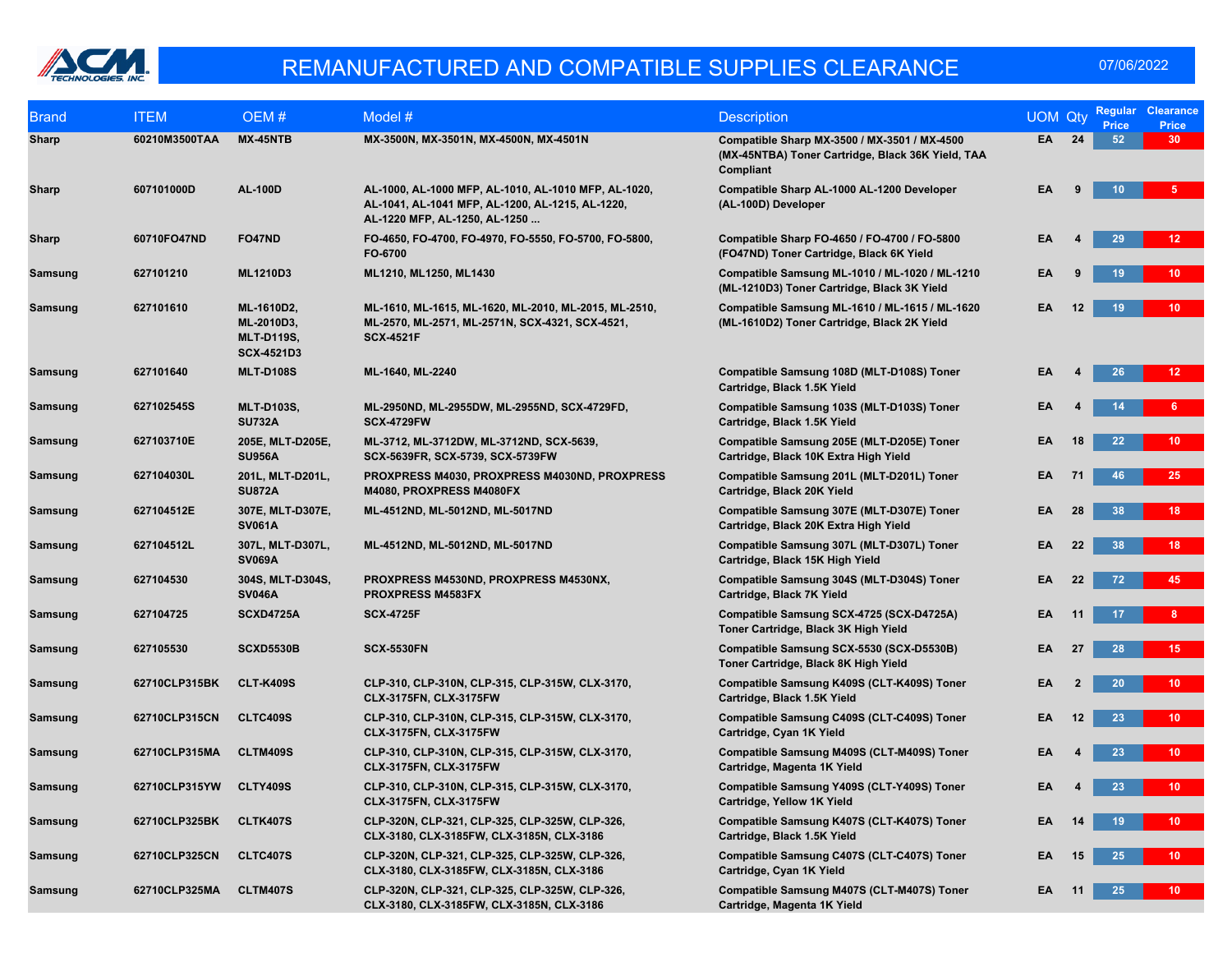

| <b>Brand</b>   | <b>ITEM</b>   | OEM#                                                                                       | Model #                                                                                                                                    | <b>Description</b>                                                                                  | <b>UOM Qty</b> |     | <b>Regular</b><br><b>Price</b> | <b>Clearance</b><br><b>Price</b> |
|----------------|---------------|--------------------------------------------------------------------------------------------|--------------------------------------------------------------------------------------------------------------------------------------------|-----------------------------------------------------------------------------------------------------|----------------|-----|--------------------------------|----------------------------------|
| Samsung        | 62710CLP325YW | <b>CLTY407S</b>                                                                            | CLP-320N, CLP-321, CLP-325, CLP-325W, CLP-326,<br>CLX-3180, CLX-3185FW, CLX-3185N, CLX-3186                                                | Compatible Samsung Y407S (CLT-Y407S) Toner<br>Cartridge, Yellow 1K Yield                            | EA             | 12  | 25                             | 10 <sub>1</sub>                  |
| Samsung        | 62710CLP770BK | <b>CLTK609S,</b><br>CLT-K609S, K609S,<br><b>SU220A</b>                                     | CLP-770ND, CLP-775ND                                                                                                                       | Compatible Samsung CLP-770 (CLT-K609S) Toner<br>Cartridge, Black 7K Yield                           | EA             | 17  | 38                             | 20 <sub>2</sub>                  |
| Samsung        | 62710CLP770CN | C609S, CLTC609S,<br><b>CLT-C609S, SU086A</b>                                               | CLP770ND, CLP-770ND, CLP-775ND                                                                                                             | Compatible Samsung CLP-770 (CLT-C609S) Toner<br>Cartridge, Cyan 7K Yield                            | EA             | 11  | 42                             | 20                               |
| Samsung        | 62710CLP770MA | <b>CLTM609S,</b><br>CLT-M609S, M609S,<br><b>SU352A</b>                                     | CLP770ND, CLP-770ND, CLP-775ND                                                                                                             | Compatible Samsung CLP-770 (CLT-M609S) Toner<br>Cartridge, Magenta 7K Yield                         | EA             | 21  | 42                             | 20 <sub>2</sub>                  |
| Samsung        | 62710CLP770YW | <b>CLTY609S,</b><br><b>CLT-Y609S.</b><br><b>SU563A, Y609S</b>                              | CLP770ND, CLP-770ND, CLP-775ND                                                                                                             | Compatible Samsung CLP-770 (CLT-Y609S) Toner<br>Cartridge, Yellow 7K Yield                          | EΑ             | 11  | 42                             | 20 <sub>2</sub>                  |
| Samsung        | 62710ML2250   | <b>ML-2250D5</b>                                                                           | ML-2250, ML-2251, ML-2251N, ML-2251NP, ML-2251W,<br>ML-2252, ML-2252W                                                                      | Compatible Samsung ML-2250 / ML-2251 / ML-2252<br>(ML-2250D5) Toner Cartridge, Black 5K Yield       | EA             |     | 22                             | 10 <sub>1</sub>                  |
| Samsung        | 62710ML3051N  | <b>MLD3050B</b>                                                                            | ML-3050, ML-3051N, ML-3051ND                                                                                                               | Compatible Samsung ML-3050 / ML-3051<br>(ML-D3050B) Toner Cartridge, Black 8K High Yield            | EA             |     | 26                             | 10 <sub>1</sub>                  |
| Samsung        | 62710ML3470B  | <b>ML-3470DB</b>                                                                           | ML-3470D, ML-3470ND, ML-3471ND, ML-3472NDK                                                                                                 | Compatible Samsung ML-3470 / ML-3471 / ML-3472<br>(ML-3470DB) Toner Cartridge, Black 10K High Yield | EA             | 7   | 25                             | 10 <sub>1</sub>                  |
| Samsung        | 62710SCX6345  | <b>SCX-D6345A</b>                                                                          | SCX-6345, SCX-6345FN, SCX-6345N, SCX-6345NJ                                                                                                | Compatible Samsung SCX-6345 (SCX-D6345A)<br>Toner Cartridge, Black 20K Yield                        | EA             |     | 62                             | 30                               |
| <b>Toshiba</b> | 652102040BK   | TFC25K, T-FC25K                                                                            | E-STUDIO 2040C, E-STUDIO 2540C, E-STUDIO 3040C,<br>E-STUDIO 3540C, E-STUDIO 4540C                                                          | Compatible Toshiba e-STUDIO 2040 2540 3040 3540<br>(T-FC25-K) Toner Cartridge, Black 34.2K Yield    | EA             | 161 | 35                             | 25                               |
| Toshiba        | 652102040CN   | <b>TFC25C, T-FC25C</b>                                                                     | E-STUDIO 2040C, E-STUDIO 2540C, E-STUDIO 3040C,<br>E-STUDIO 3540C, E-STUDIO 4540C                                                          | Compatible Toshiba e-STUDIO 2040 2540 3040 3540<br>(T-FC25-C) Toner Cartridge, Cyan 26.8K Yield     | EΑ             | 79  | 37                             | 25                               |
| <b>Toshiba</b> | 652102040MA   | TFC25M, T-FC25M                                                                            | E-STUDIO 2040C, E-STUDIO 2540C, E-STUDIO 3040C,<br>E-STUDIO 3540C, E-STUDIO 4540C                                                          | Compatible Toshiba e-STUDIO 2040 2540 3040 3540<br>(T-FC25-M) Toner Cartridge, Magenta 26.8K Yield  | EA             | 88  | 37                             | 25                               |
| Toshiba        | 652102040YW   | TFC25Y, T-FC25Y                                                                            | E-STUDIO 2040C, E-STUDIO 2540C, E-STUDIO 3040C,<br>E-STUDIO 3540C, E-STUDIO 4540C                                                          | Compatible Toshiba e-STUDIO 2040 2540 3040 3540<br>(T-FC25-Y) Toner Cartridge, Yellow 26.8K Yield   | EA             | 104 | 37                             | 25                               |
| <b>Toshiba</b> | 652102320     | T2320, T-2320,<br>T2340, T-2340                                                            | E-STUDIO 200L, E-STUDIO 202L, E-STUDIO 230, E-STUDIO<br>232, E-STUDIO 280, E-STUDIO 282                                                    | Compatible Toshiba e-STUDIO 200 230 280 (T-2320)<br>Toner Cartridge, Black 22K Yield                | EA             | 78  |                                | 8 <sup>1</sup>                   |
| Toshiba        | 652102507U    | <b>E-STUDIO 2007,</b><br><b>E-STUDIO 2306,</b><br><b>E-STUDIO 2507,</b><br>T2507U, T-2507U |                                                                                                                                            | Compatible Toshiba e-STUDIO 2007 2306 2507<br>(T-2507U) Toner Cartridge, Black 10K Yield            | EA             |     | 10                             | 6.                               |
| <b>Toshiba</b> | 652104530     | T4530, T-4530                                                                              | E-STUDIO 205L, E-STUDIO 205SE, E-STUDIO 255,<br>E-STUDIO 255SE, E-STUDIO 305, E-STUDIO 305SE,<br>E-STUDIO 355, E-STUDIO 355SE, E-STUDIO 45 | Compatible Toshiba e-STUDIO 205 305 455 (T-4530)<br>Toner Cartridge, Black 30K Yield                | EA 154         |     | 16.5                           | $8 -$                            |
| Toshiba        | 652105520YW   | TFC55Y, T-FC55Y                                                                            | E-STUDIO 5520C, E-STUDIO 6520C, E-STUDIO 6530C                                                                                             | Compatible Toshiba T-FC55Y (TFC55Y) Toner<br>Cartridge, Yellow 26.5K Yield                          | EA             | 10  | 55                             | 20                               |
| Xerox          | 70710106R364  | 106R0364, 106R364                                                                          | <b>DOCUPRINT P8</b>                                                                                                                        | Compatible Xerox DocuPrint P8 (106R0364) Toner<br>Cartridge, Black 6K Yield                         | EA             | 3   | 42                             | 20 <sub>2</sub>                  |
| Xerox          | 707103200     | 113R00730                                                                                  | PHASER 3200 MFP                                                                                                                            | Compatible Xerox Phaser 3200 (113R00730) Toner<br>Cartridge, Black 3K High Yield                    | EΑ             |     | 29                             | 12 <sup>2</sup>                  |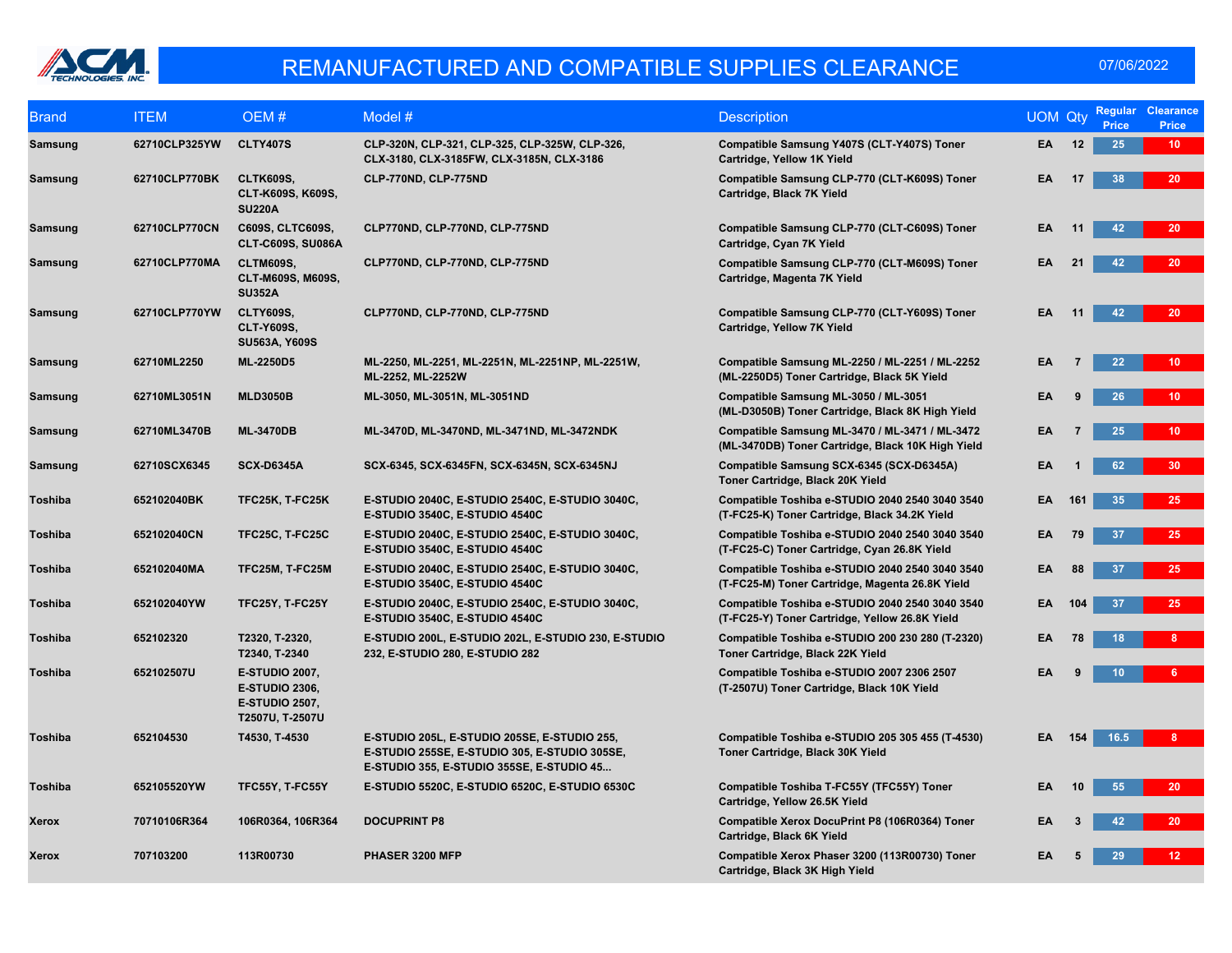

| <b>Brand</b> | <b>ITEM</b>  | OEM#                    | Model #                                                                                                                                                     | <b>Description</b>                                                                                      | <b>UOM Qty</b> |                | Regular<br><b>Price</b> | <b>Clearance</b><br><b>Price</b> |
|--------------|--------------|-------------------------|-------------------------------------------------------------------------------------------------------------------------------------------------------------|---------------------------------------------------------------------------------------------------------|----------------|----------------|-------------------------|----------------------------------|
| Xerox        | 707104150    | 006R01275, 6R1275       | WORKCENTRE 4150, WORKCENTRE 4150C,<br><b>WORKCENTRE 4150S, WORKCENTRE 4150X,</b><br><b>WORKCENTRE 4150XF</b>                                                | Compatible Xerox WorkCentre 4150 (006R01275)<br>Toner Cartridge, Black 20K Yield                        | EA             | $\mathbf{2}$   | 52                      | 35 <sub>1</sub>                  |
| Xerox        | 707104250    | 106R01409,<br>106R1409  | <b>WORKCENTRE 4250, WORKCENTRE 4250C,</b><br>WORKCENTRE 4250S, WORKCENTRE 4250U,<br>WORKCENTRE 4250X, WORKCENTRE 4250XF,<br><b>WORKCENTRE 4260, WORKCEN</b> | Compatible Xerox WorkCentre 4250 4260<br>(106R01409) Toner Cartridge, Black 25K Yield                   | EA             | 23             | 38                      | 25 <sub>2</sub>                  |
| Xerox        | 707104525    | 113R00195,<br>113R195   | <b>DOCUPRINT N4525</b>                                                                                                                                      | Compatible Xerox DocuPrint N4525 (113R00195)<br>Toner Cartridge, Black 30K Yield                        | EA             |                | 92                      | 60                               |
| Xerox        | 707104600H   | 106R01535,<br>106R1535  | PHASER 4600, PHASER 4600DN, PHASER 4600DT,<br>PHASER 4600N, PHASER 4620, PHASER 4620DN, PHASER<br>4620DT, PHASER 4622, PHASER 4622DN, PHAS                  | Compatible Xerox Phaser 4600 4620 4622<br>(106R01535) Toner Cartridge, Black 30K High Yield             | EA             | 5              | 54                      | 25 <sub>2</sub>                  |
| Xerox        | 707105550    | 106R01294               | PHASER 5550, PHASER 5550B, PHASER 5550DN, PHASER<br><b>5550DT, PHASER 5550N</b>                                                                             | Compatible Xerox Phaser 5500 (106R01294) Toner<br>Cartridge, Black 35K Yield                            | EA             | $\overline{2}$ | 46                      | 30 <sub>2</sub>                  |
| Xerox        | 707106000BK  | 106R01630,<br>106R1630  | PHASER 6000, PHASER 6010, PHASER 6010N,<br><b>WORKCENTRE 6015, WORKCENTRE 6015B,</b><br>WORKCENTRE 6015N, WORKCENTRE 6015NI                                 | Compatible Xerox Phaser 600 / 6010 (106R01630)<br>Toner Cartridge, Black 2K Yield                       | EA             | 12             | 13                      | 5.                               |
| Xerox        | 707106000CN  | 106R01627,<br>106R1627  | PHASER 6000, PHASER 6010, PHASER 6010N,<br>WORKCENTRE 6015, WORKCENTRE 6015B,<br><b>WORKCENTRE 6015N, WORKCENTRE 6015NI</b>                                 | Compatible Xerox Phaser 600 / 6010 (106R01627)<br>Toner Cartridge, Cyan 1K Yield                        | EA             | 19             | 11                      | 5.                               |
| Xerox        | 707106000MA  | 106R01628,<br>106R1628  | PHASER 6000, PHASER 6010, PHASER 6010N,<br>WORKCENTRE 6015, WORKCENTRE 6015B,<br><b>WORKCENTRE 6015N, WORKCENTRE 6015NI</b>                                 | Compatible Xerox Phaser 600 / 6010 (106R01628)<br>Toner Cartridge, Magenta 1K Yield                     | EA             | 25             | 11                      |                                  |
| Xerox        | 707106000YW  | 106R01629,<br>106R1629  | PHASER 6000, PHASER 6010, PHASER 6010N,<br><b>WORKCENTRE 6015, WORKCENTRE 6015B,</b><br>WORKCENTRE 6015N, WORKCENTRE 6015NI                                 | Compatible Xerox Phaser 600 / 6010 (106R01629)<br>Toner Cartridge, Yellow 1K Yield                      | EA             | 24             | 11                      | 5 <sup>1</sup>                   |
| Xerox        | 707106280BK  | 106R01395               | PHASER 6280                                                                                                                                                 | Remanufactured Xerox Phaser 6280 (106R01395)<br>Toner Cartridge, Black 7K HIGH YIELD                    | EA             | $\overline{2}$ | 87                      | 30 <sub>2</sub>                  |
| Xerox        | 707106280MA  | 106R01393               | PHASER 6280                                                                                                                                                 | Remanufactured Xerox Phaser 6280 (106R01393)<br>Toner Cartridge, Magenta 5.9K High Yield                | EA             | 5              | 87                      | 30 <sup>°</sup>                  |
| Xerox        | 707106280YW  | 106R01394               | PHASER 6280                                                                                                                                                 | Remanufactured Xerox Phaser 6280 (106R01394)<br>Toner Cartridge, Yellow 5.9K High Yield                 | EA             | 9              | 87                      | 30 <sub>2</sub>                  |
| Xerox        | 707106360BKH | 106R01221               | PHASER 6360, PHASER 6360DN, PHASER 6360DT,<br>PHASER 6360DX, PHASER 6360N                                                                                   | Compatible Xerox Phaser 6360 (106R01221) Toner<br>Cartridge, Black 18K Yield                            | EA             | 2              | 37                      | 20 <sub>2</sub>                  |
| Xerox        | 707106360YWH | 106R01220               | PHASER 6360, PHASER 6360DN, PHASER 6360DT,<br>PHASER 6360DX, PHASER 6360N                                                                                   | Compatible Xerox Phaser 6360 (106R01220) Toner<br>Cartridge, Yellow 12K Yield                           | EA             | $\overline{2}$ | 37                      | 20                               |
| Xerox        | 707106500CNH | 106R01591,<br>106R01594 | PHASER 6500, PHASER 6500DN, PHASER 6500N,<br><b>WORKCENTRE 6505, WORKCENTRE 6505DN,</b><br><b>WORKCENTRE 6505N</b>                                          | Compatible Xerox Phaser 6500 WorkCentre 6555<br>(106R01594) Toner Cartridge, Cyan 2.5K High Yield       | EA             | 63             | 12                      | 5 <sup>1</sup>                   |
| Xerox        | 707106500MAH | 106R01592,<br>106R01595 | PHASER 6500, PHASER 6500DN, PHASER 6500N,<br><b>WORKCENTRE 6505, WORKCENTRE 6505DN,</b><br><b>WORKCENTRE 6505N</b>                                          | Compatible Xerox Phaser 6500 WorkCentre 6555<br>(106R01595) Toner Cartridge, Magenta 2.5K High<br>Yield | EA             | 63             | 12 <sup>2</sup>         |                                  |
| Xerox        | 707106500YWH | 106R01593,<br>106R01596 | PHASER 6500, PHASER 6500DN, PHASER 6500N,<br>WORKCENTRE 6505, WORKCENTRE 6505DN,<br><b>WORKCENTRE 6505N</b>                                                 | Compatible Xerox Phaser 6500 WorkCentre 6555<br>(106R01596) Toner Cartridge, Yellow 2.5K High<br>Yield  | EA             | 63             | 12                      |                                  |
| Xerox        | 707107100BK  | 106R02605               | PHASER 7100, PHASER 7100DN, PHASER 7100N                                                                                                                    | Compatible Xerox Phaser 7100 (106R02605) Toner<br>Cartridge, Black 10K Yield                            | EA             | $\overline{2}$ | 45                      | $10-10$                          |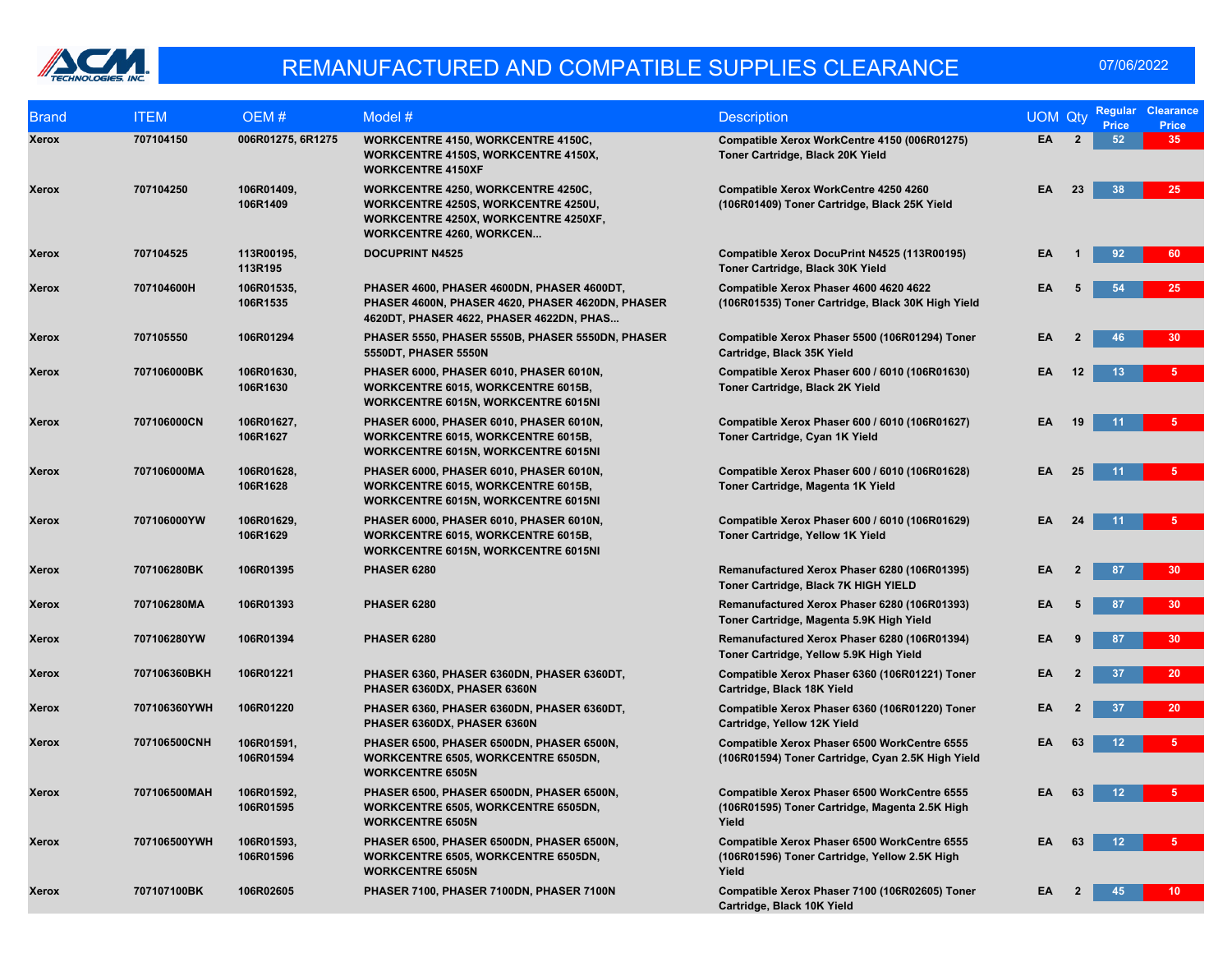

| <b>Brand</b> | <b>ITEM</b>  | OEM#              | Model #                                                                                                                                    | <b>Description</b>                                                                               | <b>UOM Qty</b> |                | <b>Regular</b><br><b>Price</b> | <b>Clearance</b><br>Price |
|--------------|--------------|-------------------|--------------------------------------------------------------------------------------------------------------------------------------------|--------------------------------------------------------------------------------------------------|----------------|----------------|--------------------------------|---------------------------|
| <b>Xerox</b> | 707107100CN  | 106R02599         | PHASER 7100, PHASER 7100DN, PHASER 7100N                                                                                                   | Compatible Xerox Phaser 7100 (106R02599) Toner<br>Cartridge, Cyan 4.5K Yield                     | EA             | $\overline{1}$ | 22                             | 10 <sup>°</sup>           |
| Xerox        | 707107100MA  | 106R02600         | PHASER 7100, PHASER 7100DN, PHASER 7100N                                                                                                   | Compatible Xerox Phaser 7100 (106R02600) Toner<br>Cartridge, Magenta 4.5K Yield                  | EA             | $\overline{2}$ | 22                             | 10 <sup>°</sup>           |
| Xerox        | 707107100YW  | 106R02601         | PHASER 7100, PHASER 7100DN, PHASER 7100N                                                                                                   | Compatible Xerox Phaser 7100 (106R02601) Toner<br>Cartridge, Yellow 4.5K Yield                   | EA             | 3              | 22                             | 10 <sub>1</sub>           |
| Xerox        | 707107425CN  | 006R01398, 6R1398 | <b>WORKCENTRE 7425, WORKCENTRE 7428, WORKCENTRE</b><br>7435                                                                                | Compatible Xerox WorkCentre 7425 / 7428 / 7435<br>(006R01398) Toner Cartridge, Cyan 15K Yield    | EA             |                | 84                             | 50                        |
| Xerox        | 707107425MA  | 006R01397, 6R1397 | <b>WORKCENTRE 7425, WORKCENTRE 7428, WORKCENTRE</b><br>7435                                                                                | Compatible Xerox WorkCentre 7425 / 7428 / 7435<br>(006R01397) Toner Cartridge, Magenta 15K Yield | EA             | 3              | 84                             | 50                        |
| Xerox        | 707107425YW  | 006R01396, 6R1396 | <b>WORKCENTRE 7425, WORKCENTRE 7428, WORKCENTRE</b><br>7435                                                                                | Compatible Xerox WorkCentre 7425 / 7428 / 7435<br>(006R01396) Toner Cartridge, Yellow 15K Yield  | EA             |                | 84                             | 50                        |
| Xerox        | 707107500BKH | 106R01439         | PHASER 7500, PHASER 7500DN, PHASER 7500DNZ,<br>PHASER 7500DT, PHASER 7500DX, PHASER 7500N,<br>PHASER 7500YDN, PHASER 7500YDT, PHASER 7500Y | Compatible Xerox Phaser 7500 (106R01439) Toner<br>Cartridge, Black 19.8K High Yield              | EA             | 181            | 38                             | 20 <sub>2</sub>           |
| Xerox        | 707107500CNH | 106R01436         | PHASER 7500, PHASER 7500DN, PHASER 7500DNZ,<br>PHASER 7500DT, PHASER 7500DX, PHASER 7500N,<br>PHASER 7500YDN, PHASER 7500YDT, PHASER 7500Y | Compatible Xerox Phaser 7500 (106R01436) Toner<br>Cartridge, Cyan 17.8K High Yield               | EA             | 156            | 38                             | 20 <sup>°</sup>           |
| Xerox        | 707107500MAH | 106R01437         | PHASER 7500, PHASER 7500DN, PHASER 7500DNZ,<br>PHASER 7500DT, PHASER 7500DX, PHASER 7500N,<br>PHASER 7500YDN, PHASER 7500YDT, PHASER 7500Y | Compatible Xerox Phaser 7500 (106R01437) Toner<br>Cartridge, Magenta 17.8K High Yield            | EA             | 150            | 38                             | 20                        |
| Xerox        | 707107500YWH | 106R01438         | PHASER 7500, PHASER 7500DN, PHASER 7500DNZ,<br>PHASER 7500DT, PHASER 7500DX, PHASER 7500N,<br>PHASER 7500YDN, PHASER 7500YDT, PHASER 7500Y | Compatible Xerox Phaser 7500 (106R01438) Toner<br>Cartridge, Yellow 17.8K High Yield             | EA             | 158            | 38                             | 20                        |
| Xerox        | 70710C500CN  | 106R03859         | VERSALINK C500, VERSALINK C500DN, VERSALINK<br>C500N, VERSALINK C505, VERSALINK C505N,<br><b>VERSALINK C505X</b>                           | Compatible Xerox VersaLink C500 / C505<br>(106R03859) Toner Cartridge, Cyan 2.4K Yield           | EA             | 18             | 13                             |                           |
| Xerox        | 70710C500MA  | 106R03860         | <b>VERSALINK C500, VERSALINK C500DN, VERSALINK</b><br>C500N, VERSALINK C505, VERSALINK C505N,<br><b>VERSALINK C505X</b>                    | Compatible Xerox VersaLink C500 / C505<br>(106R03860) Toner Cartridge, Magenta 2.4K Yield        | EA             | 20             | 13                             |                           |
| <b>Xerox</b> | 70710M128    | 006R01184, 6R1184 | COPYCENTRE 123, COPYCENTRE 128, COPYCENTRE 133,<br>COPYCENTRE C123, COPYCENTRE C128, COPYCENTRE<br>C133, WORKCENTRE 123, WORKCENTRE 128, W | Compatible Xerox CopyCentre C123 / C128<br>(6R1184) Toner Cartridge, Black 30K Yield             | EA             | $\overline{2}$ | 45                             | 30                        |
| Xerox        | 70710PE220   | 113R00621         | <b>WORKCENTRE PE220</b>                                                                                                                    | Compatible Xerox WorkCentre PE220 (13R621)<br>Toner Cartridge, Black 3K Yield                    | EA             | 3              | 22                             | 10 <sup>1</sup>           |
| Xerox        | 707217500    | 108R00861         | PHASER 7500, PHASER 7500DN, PHASER 7500DNZ,<br>PHASER 7500DT, PHASER 7500DX, PHASER 7500N,<br>PHASER 7500YDN, PHASER 7500YDT, PHASER 7500Y | Compatible Xerox Phaser 7500 (108R00861) Drum<br>Unit, Black 80K Yield, Color 80K Yield          | ΕA             | 173            | 47                             | 30 <sup>°</sup>           |
| <b>Dell</b>  | EP3306138    | 330-6138          | 7130, 7130CDN                                                                                                                              | EcoPlus Dell 7130 (330-6138) Toner Cartridge, Cyan<br>20K High Yield                             | EA             | 15             | 61                             | 15                        |
| Lexmark      | EP50F0Z00MC  | 500Z, 50F0Z00     | MS310D, MS310DN, MS312DN, MS315DN, MS317DN,<br>MS410D, MS410DN, MS415DN, MS417DN, MS510DN,<br>MS517DN, MS610DE, MS610DN, MS610DTE, MS610DT | EcoPlus Lexmark 50F0Z00 (500Z) Drum Unit, Black<br>60K Yield, ., TAA Compliant                   | EA             | $\mathbf{2}$   | 93.5                           | 55                        |
| HP           | EPC4182XMC   | 82X, C4182X       | LASERJET 8100, LASERJET 8100DN, LASERJET 8100MFP,<br>LASERJET 8100N, LASERJET 8150, LASERJET 8150DN,<br>LASERJET 8150HN, LASERJET 8150MFP, | Remanufactured HP 82X (C4182X) MICR Toner<br>Cartridge, Black 20K High Yield                     | EA             |                | 98                             | 55                        |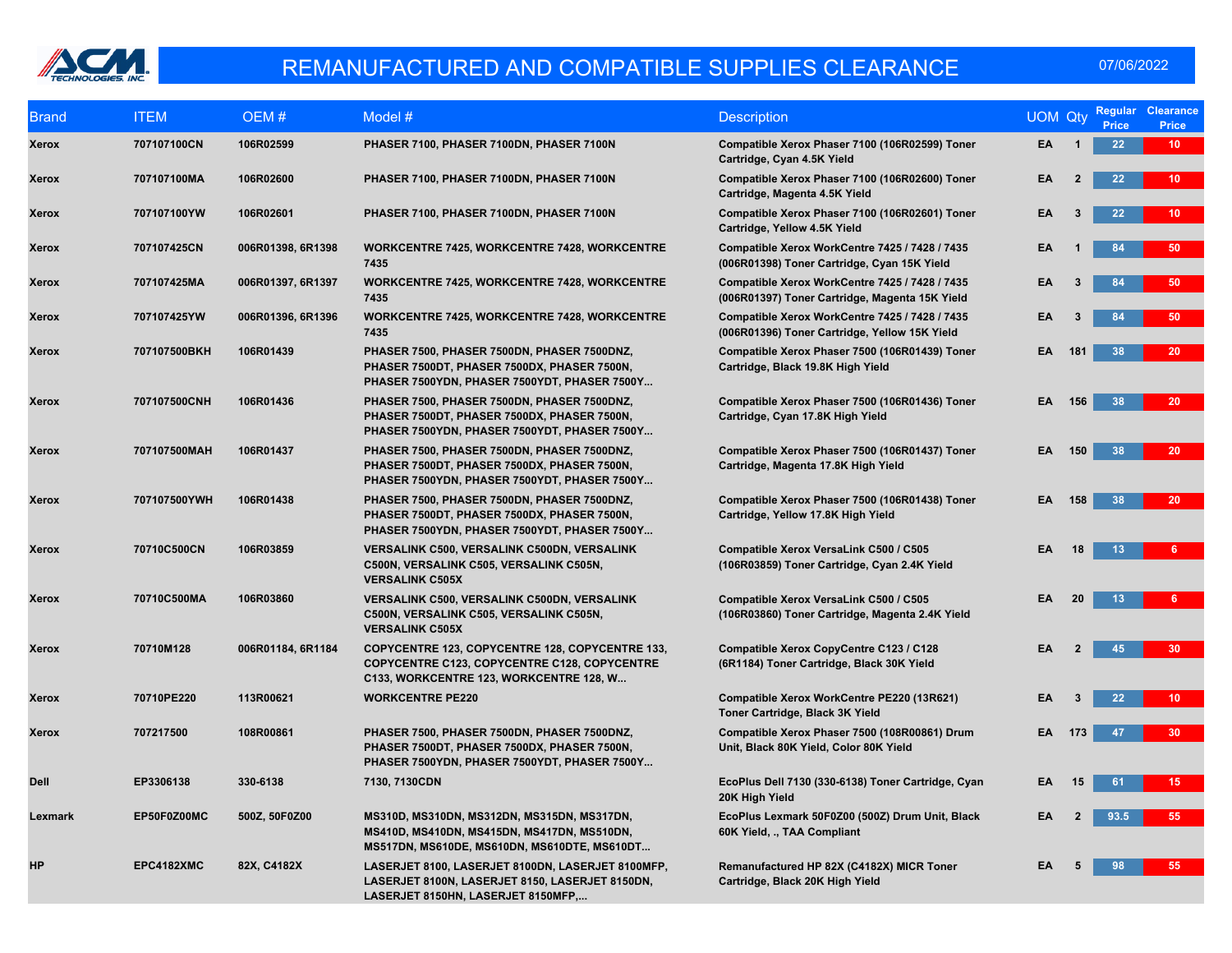

| <b>Brand</b> | <b>ITEM</b>       | OEM#                                             | Model #                                                                                                                                       | <b>Description</b>                                                                  | <b>UOM Qty</b> |              | <b>Regular</b><br><b>Price</b> | <b>Clearance</b><br><b>Price</b> |
|--------------|-------------------|--------------------------------------------------|-----------------------------------------------------------------------------------------------------------------------------------------------|-------------------------------------------------------------------------------------|----------------|--------------|--------------------------------|----------------------------------|
| Lexmark      | EPC540H2CG        | <b>C540H1CG,</b><br><b>C540H2CG</b>              | C540N, C543DN, C544DN, C544DTN, C544DW, C544N,<br>C546DTN, X543DN, X544DN, X544DTN, X544DW, X544N,<br>X546DTN, X548DE, X548DTE                | EcoPlus Lexmark C540 X543 (C540H2CG) Toner<br>Cartridge, Cyan 2K High Yield         | EA             | 3            | 34                             | 18                               |
| Lexmark      | EPC540H2KG        | C540H1KG,<br><b>C540H2KG</b>                     | C540N, C543DN, C544DN, C544DTN, C544DW, C544N,<br>C546DTN, X543DN, X544DE, X544DN, X544DTN, X544DW,<br>X544N, X546DTN, X548DTE                | EcoPlus Lexmark C540 X543 (C540H2CG) Toner<br>Cartridge, Black 2K High Yield        | EA             |              | 34                             | 18                               |
| Lexmark      | EPC540H2MG        | C540H1MG,<br><b>C540H2MG</b>                     | C540N, C543DN, C544DN, C544DTN, C544DW, C546DTN,<br>X543DN, X544DN, X544DTN, X544DW, X544N, X546DTN,<br><b>X548DE, X548DTE</b>                | EcoPlus Lexmark C540 X543 (C540H2MG) Toner<br>Cartridge, Magenta 2K High Yield      | EA             | 3            | 34                             | 18                               |
| Lexmark      | EPC540H2YG        | C540H1YG,<br><b>C540H2YG</b>                     | C540N, C543DN, C544DN, C544DTN, C544DW, C544N,<br>C546DTN, X543DN, X544DN, X544DTN, X544DW, X544N,<br>X546DTN, X548DE, X548DTE                | EcoPlus Lexmark C540 X543 (C540H2YG) Toner<br>Cartridge, Yellow 2K High Yield       | EA             |              | 34                             | 18                               |
| Lexmark      | <b>EPC544X2CG</b> | C544X1CG,<br><b>C544X2CG</b>                     | C544DN, C544DTN, C544DW, C544N, X544DN, X544DTN,<br>X544DW, X544N                                                                             | EcoPlus Lexmark C544 X544 (C544X2CG) Toner<br>Cartridge, Cyan 4K Extra High Yield   | EA             | 3            | 52                             | 18                               |
| Lexmark      | EPC544X2KG        | C544X1KG,<br><b>C544X2KG</b>                     | C544DN, C544DTN, C544DW, C544N, X544DN, X544DTN,<br>X544DW, X544N                                                                             | EcoPlus Lexmark C544 X544 (C544X2KG) Toner<br>Cartridge, Black 6K Extra High Yield  | EA             |              | 52                             | 18                               |
| Lexmark      | EPC544X2MG        | C544X1MG,<br><b>C544X2MG</b>                     | C544DN, C544DTN, C544DW, C544N, X544DN, X544DTN,<br><b>X544DW, X544N</b>                                                                      | EcoPlus Lexmark C544 X544 Toner Cartridge,<br>Magenta 4K Extra High Yield           | EA             | $\mathbf{2}$ | 52                             | 18                               |
| Lexmark      | EPC544X2YG        | C544X1YG,<br>C544X2YG                            | C544DN, C544DTN, C544DW, C544N, X544DN, X544DTN,<br>X544DW, X544N                                                                             | EcoPlus Lexmark C544 X544 (C544X2YG) Toner<br>Cartridge, Yellow 4K Extra High Yield | EA             |              | 52                             | 18                               |
| <b>HP</b>    | EPC7115XMC        | 15X, C7115X                                      | LASERJET 1000, LASERJET 1005W, LASERJET 1200,<br>LASERJET 1220, LASERJET 3300, LASERJET 3330                                                  | EcoPlus HP 15X (C7115X) MICR Toner Cartridge,<br>Black 3.5K High Yield              | EA             |              | 81                             | 50                               |
| <b>HP</b>    | <b>EPC9700A</b>   | CRG-101, EP-87,<br>121A, 122A, C9700A,<br>Q3960A | LBP-2410, LBP-5200, MF8170, MF8170C, MF8180,<br>MF8180C, LASERJET 1500L, LASERJET 2500, LASERJET<br>2500L, LASERJET 2500N, LASERJET 2500TN    | EcoPlus HP 121A (C9700A) Toner Cartridge, Black<br>5K Yield                         | EA             | 23           | 25                             | 10 <sub>1</sub>                  |
| <b>HP</b>    | <b>EPC9701A</b>   | CRG-101, EP-87,<br>121A, 122A, C9701A,<br>Q3961A | LBP-2410, COLOR LJ 1500L, COLOR LJ 2500, COLOR LJ<br>2500L, COLOR LJ 2500N, COLOR LJ 2500TN, COLOR LJ<br>2550L, COLOR LJ 2550LN, COLOR LJ     | EcoPlus HP 121A (C9701A) Toner Cartridge, Cyan<br>4K Yield                          | EA             | 12           | 25                             | 10 <sup>°</sup>                  |
| <b>HP</b>    | <b>EPC9702A</b>   | CRG-101, EP-87,<br>121A, 122A, C9702A,<br>Q3962A | LBP-2410, LBP-5200, MF8170, MF8170C, MF8180,<br>MF8180C, LASERJET 1500L, LASERJET 2500, LASERJET<br>2500L, LASERJET 2500N, LASERJET 2500TN    | EcoPlus HP 121A (C9702A) Toner Cartridge, Yellow<br><b>4K Yield</b>                 | EA             | 29           | 25                             | 10 <sub>1</sub>                  |
| <b>HP</b>    | <b>EPC9703A</b>   | CRG-101, EP-87,<br>121A, 122A, C9703A,<br>Q3963A | LBP-2140, LBP-5200, MF8170, MF8170C, MF8180,<br>MF8180C, LASERJET 1500L, LASERJET 2500, LASERJET<br>2500L, LASERJET 2500N, LASERJET 2500TN    | EcoPlus HP 121A (C9703A) Toner Cartridge,<br>Magenta 4K Yield                       | EA             |              | 25                             | 10 <sup>°</sup>                  |
| <b>HP</b>    | <b>EPC9704A</b>   | 121A, 122A, C9704A,<br>Q3964A                    | IMAGECLASS MF8170, IMAGECLASS MF8180, LBP-5200,<br>COLOR LASERJET 1500L, COLOR LASERJET 2500,<br>COLOR LASERJET 2500L, COLOR LASERJET 2500    | EcoPlus HP 121A (C9704A) Drum Unit, Black 20K<br>Yield                              | EA             | 11           | 46                             | 25                               |
| <b>HP</b>    | <b>EPC9721A</b>   | 6825A004AA, EP-85,<br>641A, C9721A               | IMAGECLASS C2500, IMAGECLASS LBP-2510,<br>IMAGECLASS LBP-5500, COLOR LJ 4600, COLOR LJ<br>4600DN, COLOR LJ 4600DTN, COLOR LJ 4600HDN,<br>COLO | EcoPlus HP 641A (C9721A) Toner Cartridge, Cyan<br>8K Yield                          | EA             | 21           | 36                             | 20 <sub>2</sub>                  |
| <b>HP</b>    | <b>EPC9722A</b>   | 6822A004AA, EP-85,<br>641A, C9722A               | IMAGECLASS C2500, IMAGECLASS LBP-2510,<br>IMAGECLASS LBP-5500, COLOR LJ 4600, COLOR LJ<br>4600DN, COLOR LJ 4600DTN, COLOR LJ 4600HDN,<br>COLO | EcoPlus HP 641A (C9722A) Toner Cartridge, Yellow<br>8K Yield                        | EA             |              | 36                             | 20                               |